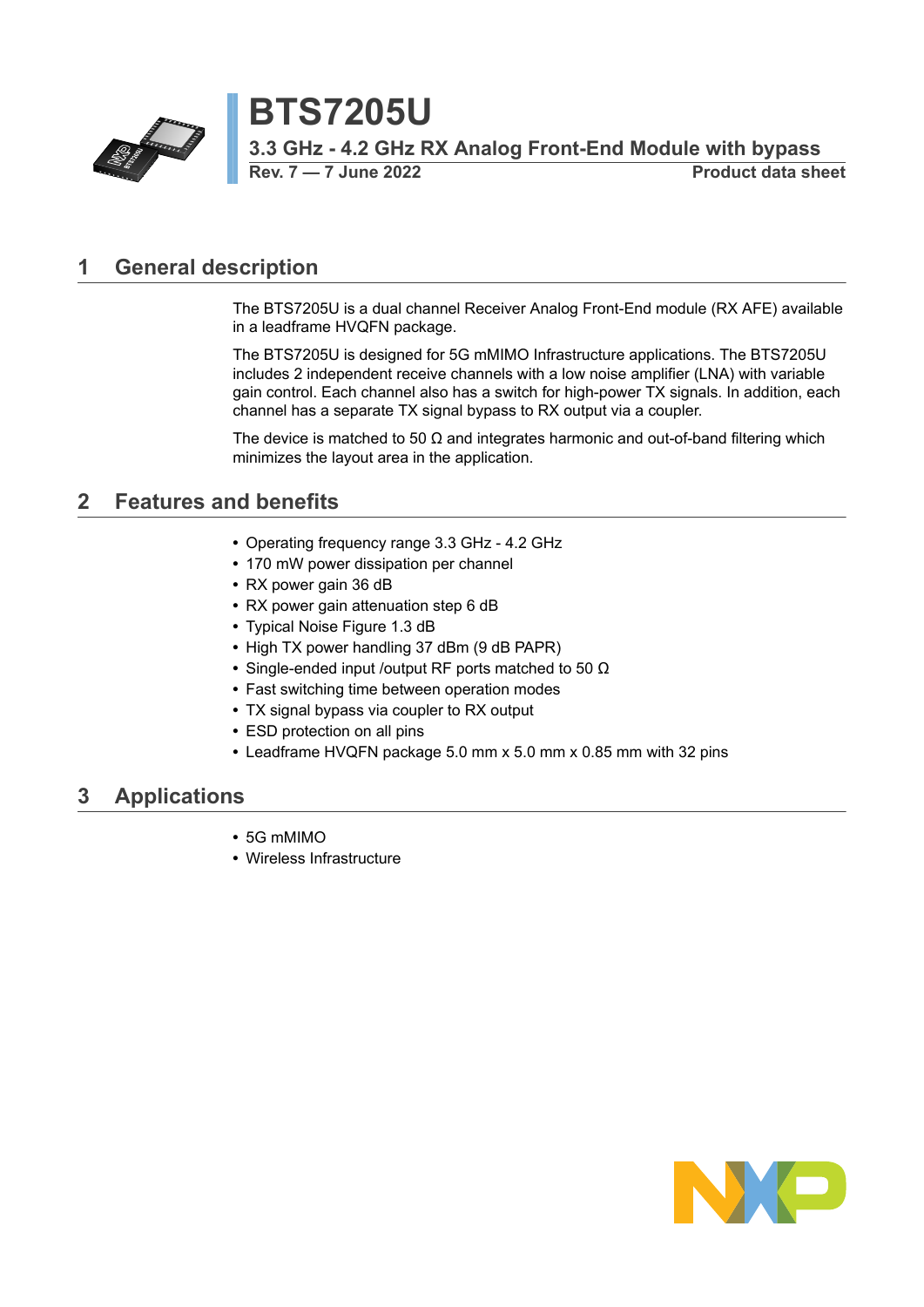## <span id="page-1-3"></span><span id="page-1-1"></span><span id="page-1-0"></span>**4 Quick reference data**

#### <span id="page-1-2"></span>**Table 1. Quick reference data**

 $f = 3.75$  GHz;  $V_{CC} = 3.3$  V,  $T_{case} = 50$  °C; input and output 50  $\Omega$ ; unless otherwise specified.

|                                              | Symbol Parameter                                      | <b>Conditions</b>                                                                                         | <b>Min</b>               | <b>Typ</b>     |                              | Max Unit |  |  |  |  |
|----------------------------------------------|-------------------------------------------------------|-----------------------------------------------------------------------------------------------------------|--------------------------|----------------|------------------------------|----------|--|--|--|--|
| High gain RX mode; signal from ANT to RX_OUT |                                                       |                                                                                                           |                          |                |                              |          |  |  |  |  |
| $I_{\rm CC}$                                 | supply current                                        |                                                                                                           | $\overline{a}$           | 51             | 57                           | mA       |  |  |  |  |
| $G_p$                                        | power gain                                            |                                                                                                           | 34.5                     | 36             | 37.5                         | dB       |  |  |  |  |
| <b>NF</b>                                    | noise figure                                          |                                                                                                           |                          | 1.3            | 1.4                          | dB       |  |  |  |  |
| IP3 <sub>o</sub>                             | output third-order intercept point                    | 2-tones at 10 MHz distance, $P_i = -40$ dBm each tone                                                     | 20                       | 23             | $\overline{\phantom{0}}$     | dBm      |  |  |  |  |
| $P_{i(1dB)}$                                 | input power at 1 dB gain<br>compression               |                                                                                                           | $-25$                    | $-24$          |                              | dBm      |  |  |  |  |
|                                              | Low gain RX mode; signal from ANT to RX_OUT           |                                                                                                           |                          |                |                              |          |  |  |  |  |
| $I_{\rm CC}$                                 | supply current                                        |                                                                                                           | $\overline{\phantom{0}}$ | 51             | 57                           | mA       |  |  |  |  |
| $G_{p}$                                      | power gain                                            |                                                                                                           | 28.5                     | 30             | 31.5                         | dB       |  |  |  |  |
| $\alpha_{step}$                              | attenuation step                                      |                                                                                                           | 5.3                      | 6              | 6.4                          | dB       |  |  |  |  |
| <b>NF</b>                                    | noise figure                                          |                                                                                                           |                          | 1.5            | 1.6                          | dB       |  |  |  |  |
| IP3 <sub>o</sub>                             | output third-order intercept point                    | 2-tones at 10 MHz distance, $P_i = -40$ dBm each tone                                                     | $\overline{a}$           | 22             | $\blacksquare$               | dBm      |  |  |  |  |
| $P_{i(1dB)}$                                 | input power at 1 dB gain<br>compression               |                                                                                                           | $-19$                    | $-18$          | $\overline{a}$               | dBm      |  |  |  |  |
|                                              | TX mode; signal from ANT to TERM                      |                                                                                                           |                          |                |                              |          |  |  |  |  |
| $I_{\rm CC}$                                 | supply current                                        |                                                                                                           |                          | 5.9            | 6.5                          | mA       |  |  |  |  |
| $P_{i(AV)TX}$                                |                                                       | [2]<br>maximum average input power in applied on ANT pin, 10 years, $T_{\text{case(AV)}} = 99 \text{ °C}$ | 34                       | $\blacksquare$ | $\qquad \qquad \blacksquare$ | dBm      |  |  |  |  |
|                                              | TX mode [1]                                           | $\left[3\right]$<br>applied on ANT pin, 10 seconds, $T_{\text{case}}$ = 105 °C                            | 37                       | $\blacksquare$ | $\qquad \qquad \blacksquare$ | dBm      |  |  |  |  |
|                                              | TX bypass mode: Signal from ANT to RX_OUT via coupler |                                                                                                           |                          |                |                              |          |  |  |  |  |
| $G_p$                                        | power gain                                            |                                                                                                           | $-32$                    | $-29$          | $-27.5$ dB                   |          |  |  |  |  |

[1] CP-OFDM with 9 dB PAPR, BW = 100 MHz, QPSK modulated, SCS = 60 kHz, fully allocated  $[2]$   $T_{\text{case}(A/V)}$  is an equivalent temperature that yields the same aging over life time as the expecte

[2]  $\;$  T $_{\rm case (AV)}$  is an equivalent temperature that yields the same aging over life time as the expected temperature profile which includes temperatures up to 105 °C

[3] See [Table](#page-5-0) 7

# <span id="page-1-4"></span>**5 Ordering information**

#### **Table 2. Ordering information**

| Type number     | Orderable part Package |             |                                                                                                                 |                |  |  |  |
|-----------------|------------------------|-------------|-----------------------------------------------------------------------------------------------------------------|----------------|--|--|--|
|                 | number                 | <b>Name</b> | <b>Description</b>                                                                                              | <b>Version</b> |  |  |  |
| <b>BTS7205U</b> | BTS7205UHP             | HVQFN32     | Plastic thermal enhanced very thin quad flat package; no<br>leads; 32 terminals; body 5.0 mm x 5.0 mm x 0.85 mm | SOT617-3       |  |  |  |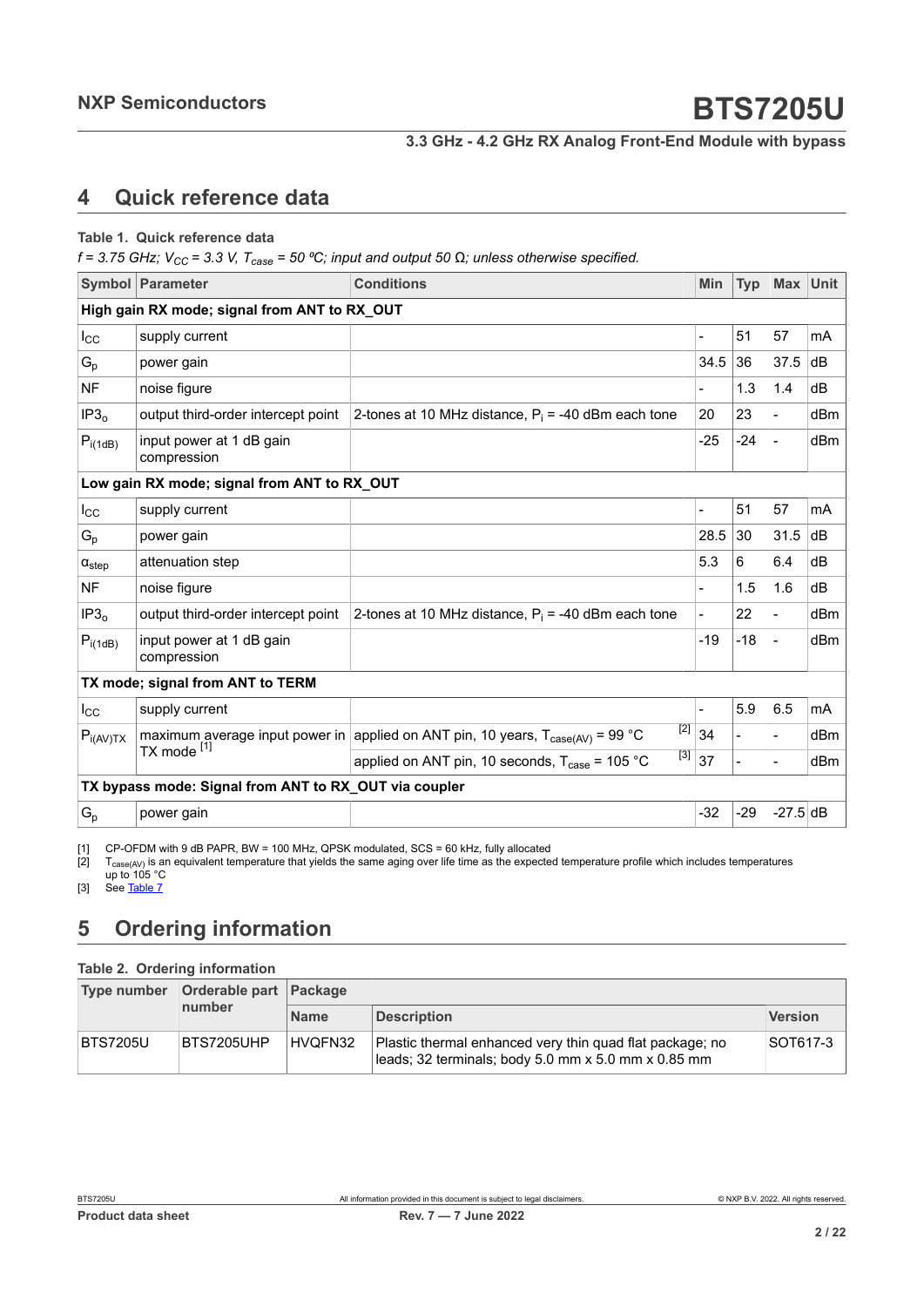## <span id="page-2-0"></span>**6 Marking**

| Table 3. Marking   |                     |
|--------------------|---------------------|
| <b>Type number</b> | <b>Marking code</b> |
| <b>BTS7205U</b>    | `7205U              |

## <span id="page-2-1"></span>**7 Functional diagram**

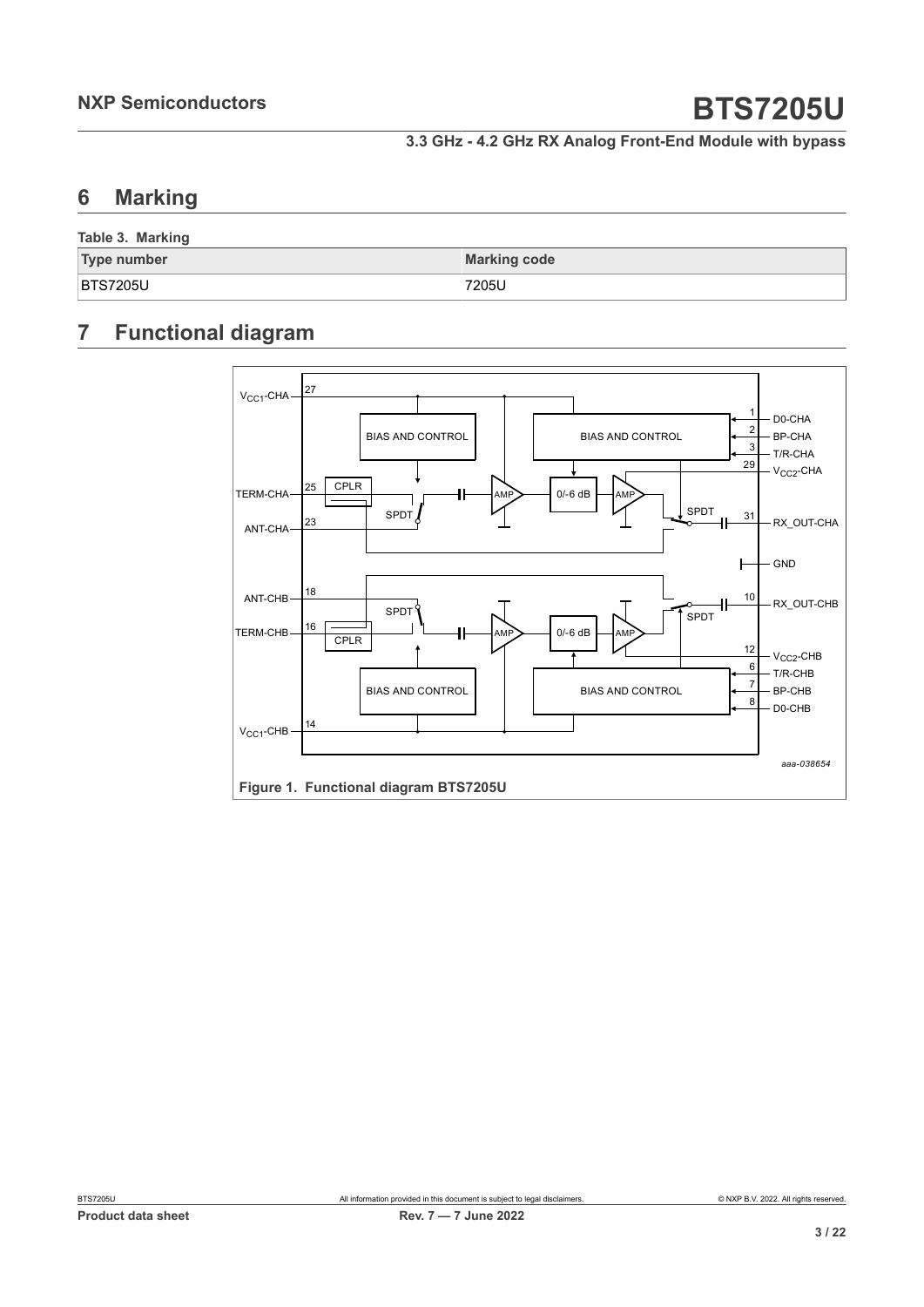## <span id="page-3-0"></span>**8 Pinning information**

### **8.1 Pin diagram**

<span id="page-3-1"></span>

## <span id="page-3-2"></span>**8.2 Pin description**

**Table 4.**

| Pin                                                                | <b>Symbol</b>       | <b>Description</b>                                                          |
|--------------------------------------------------------------------|---------------------|-----------------------------------------------------------------------------|
| 1                                                                  | D0-CHA              | Select attenuation for channel A                                            |
| 2                                                                  | BP-CHA              | Bypass switch control for channel A                                         |
| 3                                                                  | T/R-CHA             | Select RX mode / TX mode for channel A                                      |
| 4, 5, 9, 11, 13, 15, 17, 19, 20,<br>21, 22, 24, 26, 28, 30, and 32 | <b>GND</b>          | Ground reference                                                            |
| 6                                                                  | T/R-CHB             | Select RX mode / TX mode for channel B                                      |
| $\overline{7}$                                                     | BP-CHB              | Bypass switch control for channel B                                         |
| 8                                                                  | D <sub>0</sub> -CHB | Select attenuation for channel B                                            |
| 10 <sup>°</sup>                                                    | RX OUT-CHB          | RF output for channel B (50 $\Omega$ , single ended)                        |
| 12, 14                                                             | $V_{CC}$ -CHB       | Supply voltage for channel B                                                |
| 16                                                                 | <b>TERM-CHB</b>     | Termination RF output for channel B (50 $\Omega$ , single ended, DC at 0 V) |
| 18                                                                 | ANT-CHB             | RF input for channel B (50 $\Omega$ , single ended, DC at 0 V)              |
| 23                                                                 | ANT-CHA             | RF input for channel A (50 $\Omega$ , single ended, DC at 0 V)              |
| 25                                                                 | <b>TERM-CHA</b>     | Termination RF output for channel A (50 $\Omega$ , single ended, DC at 0 V) |
| 27, 29                                                             | $V_{CC}$ -CHA       | Supply voltage for channel A                                                |
| 31                                                                 | RX OUT-CHA          | RF output for channel A (50 $\Omega$ , single ended)                        |
| Die paddle                                                         | GND                 | Ground reference                                                            |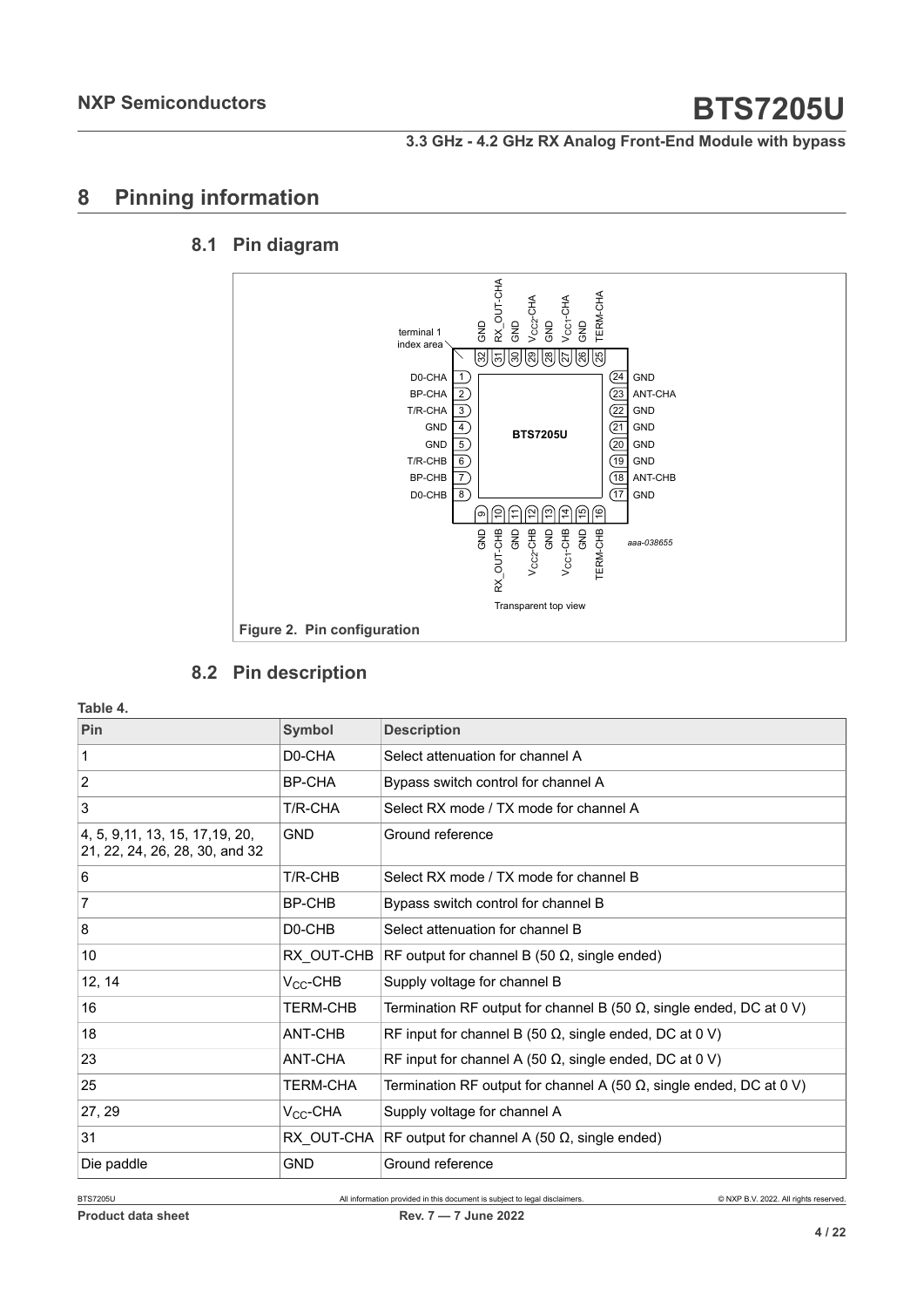# <span id="page-4-0"></span>**9 Functional description**

## <span id="page-4-1"></span>**9.1 Modes of operation**

|  |  | Table 5. Modes of operation for channel A |
|--|--|-------------------------------------------|
|  |  |                                           |

| <b>T/R-CHA</b> | <b>BP-CHA</b> | D0-CHA   | <b>Mode of Operation</b>                |
|----------------|---------------|----------|-----------------------------------------|
| Low            | Low/High      | Low      | RX High gain mode for channel A         |
| Low            | Low/High      | Hiah     | RX 6 dB reduced-gain mode for channel A |
| High           | Low           | Low/High | TX mode for channel A                   |
| High           | High          | Low/High | TX with bypass mode for channel A       |

**Table 6. Modes of operation for channel B**

| <b>T/R-CHB</b> | <b>BP-CHB</b> | D <sub>0</sub> -CHB | <b>Mode of Operation</b>                |
|----------------|---------------|---------------------|-----------------------------------------|
| Low            | Low/High      | Low                 | RX High gain mode for channel B         |
| Low            | Low/High      | High                | RX 6 dB reduced-gain mode for channel B |
| High           | Low           | Low/High            | TX mode for channel B                   |
| High           | High          | Low/High            | TX with bypass mode for channel B       |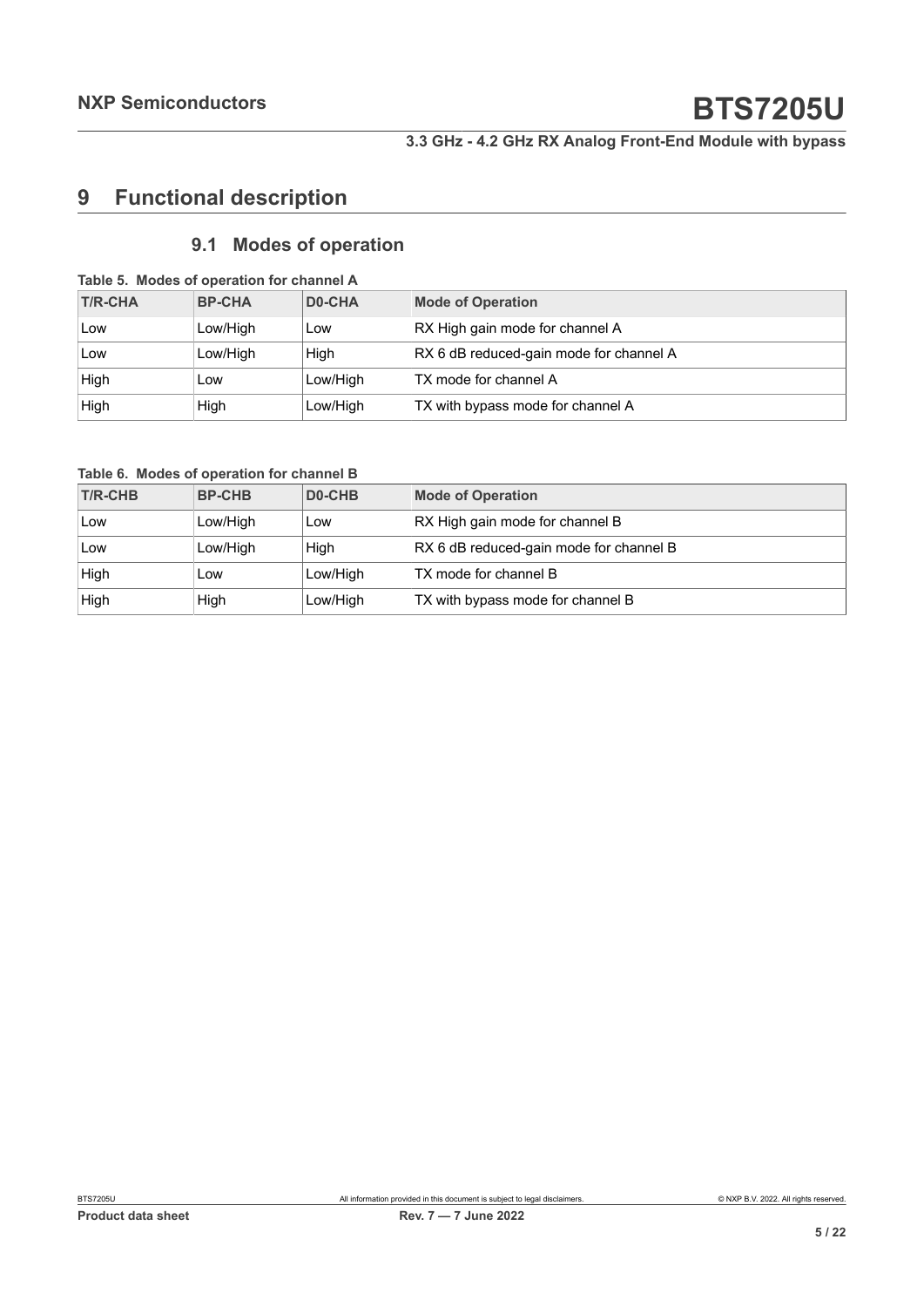## <span id="page-5-2"></span><span id="page-5-1"></span>**10 Limiting values**

#### <span id="page-5-0"></span>**Table 7. Limiting values**

*In accordance with the Absolute Maximum Rating System (IEC 60134)*

| Symbol                               | <b>Parameter</b>                                 | <b>Conditions</b>                                                          | <b>Min</b>     | <b>Max</b>     | <b>Unit</b> |
|--------------------------------------|--------------------------------------------------|----------------------------------------------------------------------------|----------------|----------------|-------------|
| $V_{\rm CC}$                         | supply voltage                                   |                                                                            | $-0.3$         | 6              | V           |
| $\mathsf{VDC}_{(ctrl\_pins)}$        | DC voltage on control<br>pins                    | applied on control pins D0, BP, and T/R                                    | $-0.3$         | 3.45           | v           |
| $\mathsf{VDC}_{(\mathsf{RF\_pins})}$ | DC voltage on RF pins                            | applied on both ANT, and both TERM, RF pins                                | 0              | 0              | V           |
| $P_{i(AV)RX}$                        | average input power in<br>RX mode <sup>[1]</sup> | applied on ANT pin, 24 hours, $T_{\text{case}}$ = 105 °C                   |                | 11             | dBm         |
| $P_{i(AV)TX}$                        | average input power in<br>TX mode <sup>[1]</sup> | applied on ANT pin, 10 seconds, $T_{\text{case}} = 105 \text{ °C}$         | 37             | 39             | dBm         |
| $T_{\text{stg}}$                     | storage temperature                              |                                                                            | $-40$          | 150            | $^{\circ}C$ |
| $T_j$                                | junction temperature                             |                                                                            | $\blacksquare$ | 150            | °C          |
| <b>VESD</b>                          | electrostatic discharge<br>voltage               | Human Body Model (HBM) according to<br>ANSI/ESDA/JEDEC standard JS-001     | $-2$           | $\overline{2}$ | kV          |
|                                      |                                                  | Charged Device Model (CDM) according to<br>ANSI/ESDA/JEDEC standard JS-002 | -500           | 500            | V           |

[1] CP-OFDM with 9 dB PAPR, BW = 100 MHz, QPSK modulated, SCS = 60 kHz, fully allocated

# <span id="page-5-3"></span>**11 Recommended operating conditions**

#### **Table 8. Recommended operating conditions**

| Symbol            | <b>Parameter</b>         | <b>Conditions</b>                          | Min                      | <b>Typ</b> | <b>Max</b>               | <b>Unit</b> |
|-------------------|--------------------------|--------------------------------------------|--------------------------|------------|--------------------------|-------------|
| $f_{\rm oper}$    | operating frequency      |                                            | 3.3                      |            | 4.2                      | GHz         |
| $Z_0$             | characteristic impedance |                                            | $\overline{\phantom{0}}$ | 50         | $\overline{\phantom{0}}$ | Ω           |
| $V_{\rm CC}$      | supply voltage           | $[1]$<br>on pins $V_{CC1}$ , and $V_{CC2}$ | 3.15                     | 3.3        | 3.45                     |             |
| $V_{IH}$          | HIGH-level input voltage | at pins D0, BP, and T/R                    | 1.2                      | 1.8        | 2.5                      |             |
| V <sub>IL</sub>   | LOW-level input voltage  | at pins D0, BP, and T/R                    | 0                        |            | 0.6                      |             |
| l <sub>case</sub> | case temperature         | exposed die paddle at package bottom       | $-40$                    | 50         | 105                      | °С          |

[1] channel A and channel B can be used independently

## <span id="page-5-4"></span>**12 Thermal characteristics**

#### **Table 9. Thermal characteristics**

| Symbol                  | Parameter                                      | <b>Conditions</b> | Min | Typ | Max Unit |     |
|-------------------------|------------------------------------------------|-------------------|-----|-----|----------|-----|
| $R_{th(i\text{-case})}$ | channel-junction to case thermal<br>resistance | TX mode           |     | 49  | -        | K/W |
|                         |                                                | RX mode           |     | 55  | -        | K/W |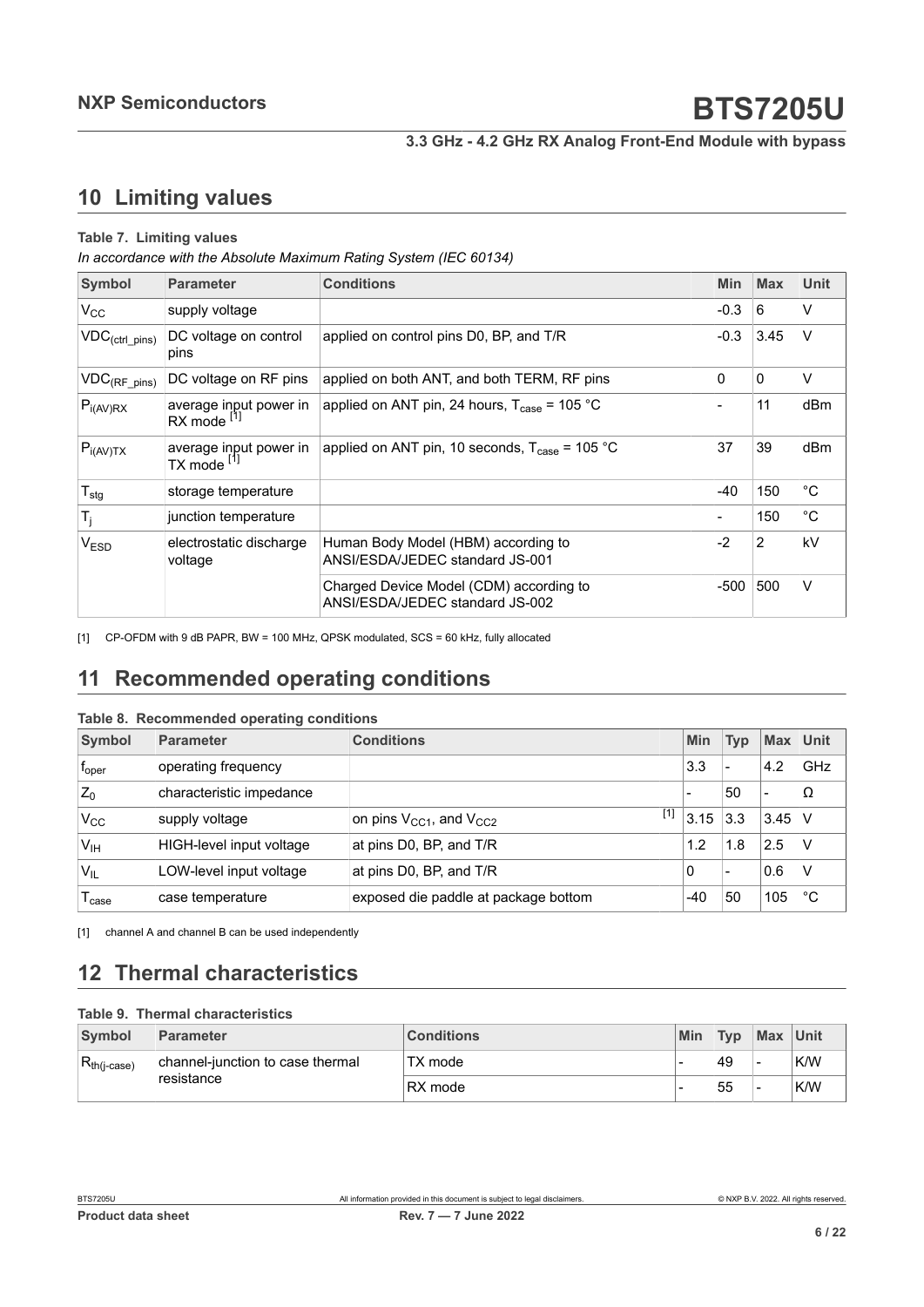# <span id="page-6-0"></span>**13 Characteristics**

#### **Table 10. Characteristics**

*f = 3.75 GHz; VCC = 3.3 V, Tcase = 50 ⁰C; input and output 50 Ω; unless otherwise specified. Characteristics apply to each channel A and B separately.*

| Symbol                        | <b>Parameter</b>                                  | <b>Conditions</b>                                                                                                             | Min                    | <b>Typ</b>               | Max Unit                     |     |
|-------------------------------|---------------------------------------------------|-------------------------------------------------------------------------------------------------------------------------------|------------------------|--------------------------|------------------------------|-----|
|                               | High gain RX mode; signal from ANT to RX_OUT      |                                                                                                                               |                        |                          |                              |     |
| $I_{\rm cc}$                  | supply current                                    |                                                                                                                               |                        | 51                       | 57                           | mA  |
| $G_p$                         | power gain                                        |                                                                                                                               | 34.5                   | 36                       | 37.5                         | dВ  |
|                               |                                                   | f = 3.3 GHz to 4.2 GHz, $T_{\text{case}}$ = -40 °C to 105 °C                                                                  | 33.5                   | $\overline{\phantom{a}}$ | 39                           | dВ  |
| $G_{\text{flat}}$             | gain flatness                                     | in 200 MHz band                                                                                                               |                        |                          | 0.5                          | dB  |
| <b>NF</b>                     | noise figure                                      |                                                                                                                               |                        | 1.3                      | 1.4                          | dВ  |
|                               |                                                   | f = 3.3 GHz to 4.2 GHz, $T_{\text{case}}$ = -40 °C to 105 °C                                                                  | $\overline{a}$         |                          | 1.7                          | dВ  |
| RL <sub>i</sub>               | input return loss                                 | $f = 3.3$ GHz to 4.2 GHz                                                                                                      | 12                     | 17                       | $\blacksquare$               | dB  |
| RL <sub>o</sub>               | output return loss                                | $f = 3.3$ GHz to 4.2 GHz                                                                                                      | 12                     | 17                       | $\overline{\phantom{a}}$     | dВ  |
| $RL_{align(RX-TX)}$           | return loss alignment RX-TX                       | $R_{TERM}$ = 50 $\Omega$ , f = 3.3 GHz to 4.2 GHz                                                                             | 12                     |                          | $\blacksquare$               | dВ  |
| $\alpha_{\text{isol(ch-ch)}}$ | isolation channel to channel                      | $f = 3.3$ GHz to 4.2 GHz                                                                                                      | $\overline{[1]} _{40}$ | 42                       | $\overline{\phantom{a}}$     | dВ  |
| $G_{rel(f2/f0)}$              | relative gain (G <sub>f2</sub> /G <sub>f0</sub> ) | $f_0$ = 3.3 GHz to 4.2 GHz, $f_2$ = 2 x $f_0$                                                                                 |                        | -35                      | $-25$                        | dВ  |
| $G_{rel(f3/f0)}$              | relative gain $(G_{f3}/G_{f0})$                   | $f_0$ = 3.3 GHz to 4.2 GHz, $f_3$ = 3 x $f_0$                                                                                 | $\overline{a}$         | -50                      | $-45$                        | dВ  |
| $\alpha_{2Ho}$                | output second harmonic level                      | $P_0 = 0$ dBm                                                                                                                 |                        | -56                      | $-40$                        | dBm |
| $\alpha_{3Ho}$                | output third harmonic level                       | $P_0 = 0$ dBm                                                                                                                 |                        | -69                      | $-58$                        | dBm |
| IP3 <sub>o</sub>              | output third-order intercept point                | 2-tones at 10 MHz distance, $P_i = -40$ dBm<br>each tone                                                                      | 20                     | 23                       | $\qquad \qquad \blacksquare$ | dBm |
|                               |                                                   | 2-tones at 10 MHz distance, $P_i = -40$ dBm<br>each tone, $f_0 = 3.3$ GHz to 4.2 GHz,<br>$T_{\text{case}}$ = -40 °C to 105 °C | 18                     |                          | $\overline{\phantom{a}}$     | dBm |
| $P_{i(1dB)}$                  | input power at 1 dB gain<br>compression           |                                                                                                                               | $-25$                  | $-24$                    | $\overline{\phantom{a}}$     | dBm |
| Κ                             | stability factor                                  | 1 MHz to 20 GHz, $T_{\text{case}} = -40$ °C to 105 °C                                                                         | 1                      |                          |                              |     |
|                               | Low gain RX mode; signal from ANT to RX_OUT       |                                                                                                                               |                        |                          |                              |     |
| $I_{\rm cc}$                  | supply current                                    |                                                                                                                               | -                      | 51                       | 57                           | mA  |
| $\mathsf{G}_{\mathsf{p}}$     | power gain                                        |                                                                                                                               | 28.5                   | 30                       | 31.5                         | dВ  |
|                               |                                                   | f = 3.3 GHz to 4.2 GHz, $T_{\text{case}}$ = -40 °C to 105 °C                                                                  | 27.5                   |                          | 33                           | dB  |
| $\alpha_{step}$               | attenuation step                                  |                                                                                                                               | 5.3                    | 6                        | 6.4                          | dB  |
| G <sub>flat</sub>             | gain flatness                                     | in 200 MHz band                                                                                                               |                        |                          | 1.55                         | dB  |
| <b>NF</b>                     | noise figure                                      |                                                                                                                               | $\blacksquare$         | 1.5                      | 1.6                          | dB  |
|                               |                                                   | f = 3.3 GHz to 4.2 GHz, $T_{\text{case}}$ = -40 °C to 105 °C                                                                  |                        |                          | 2.3                          | dB  |
| RL <sub>i</sub>               | input return loss                                 | $f = 3.3$ GHz to 4.2 GHz                                                                                                      | 12                     | 17                       | $\blacksquare$               | dB  |
| RL <sub>o</sub>               | output return loss                                | $f = 3.3$ GHz to 4.2 GHz                                                                                                      | 12                     | 17                       | $\overline{\phantom{a}}$     | dВ  |
| $RL_{align(RX-TX)}$           | return loss alignment RX-TX                       | $R_{TERN}$ = 50 $\Omega$ , f = 3.3 GHz to 4.2 GHz                                                                             | 12                     |                          |                              | dB  |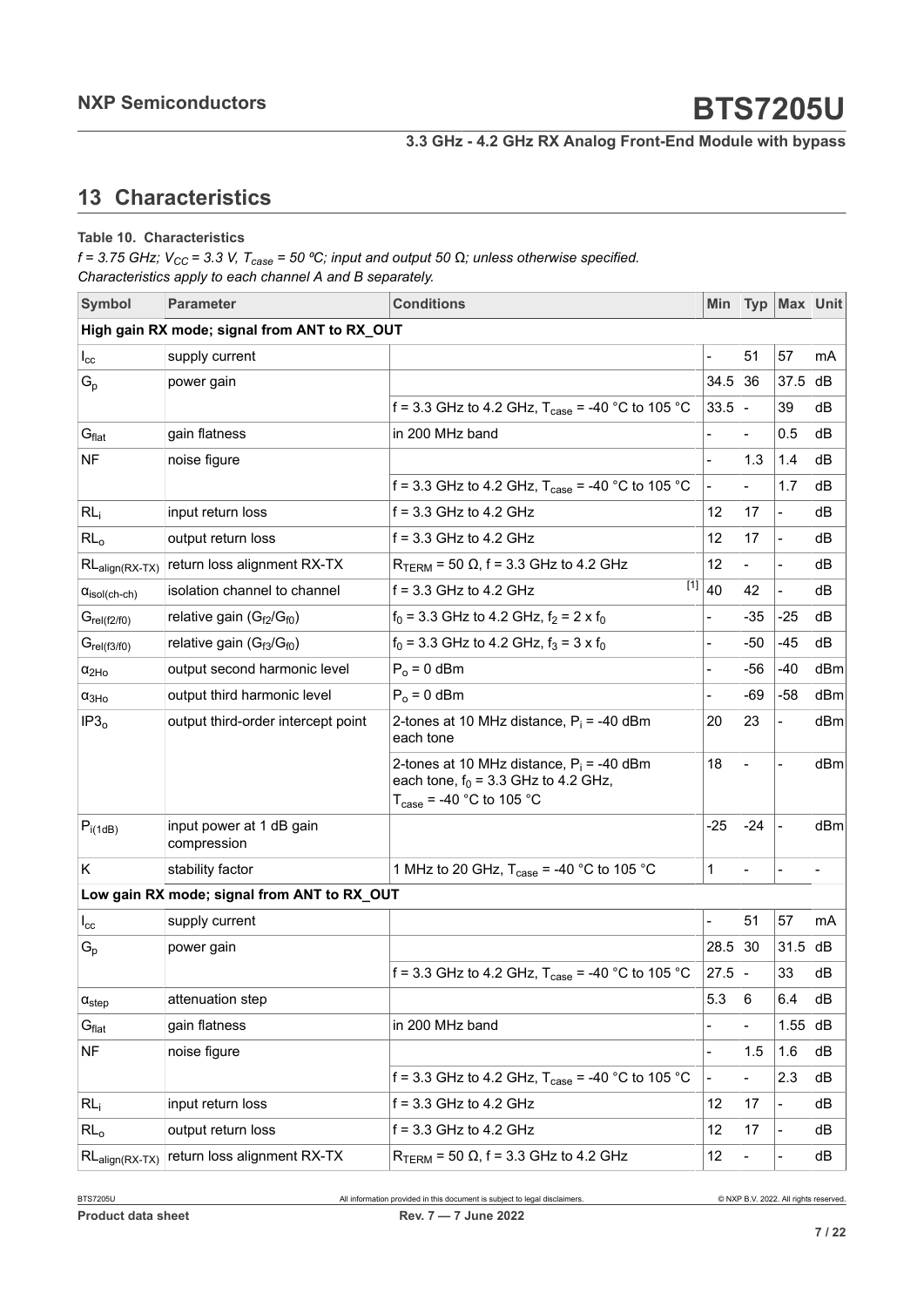#### <span id="page-7-0"></span>**Table 10. Characteristics***...continued*

<span id="page-7-2"></span><span id="page-7-1"></span> $f = 3.75$  GHz;  $V_{CC} = 3.3$  V,  $T_{case} = 50$  °C; input and output 50  $\Omega$ ; unless otherwise specified. *Characteristics apply to each channel A and B separately.*

| <b>Symbol</b>                  | <b>Parameter</b>                                          | <b>Conditions</b>                                                                                                             | <b>Min</b>     | <b>Typ</b> | Max Unit       |                |
|--------------------------------|-----------------------------------------------------------|-------------------------------------------------------------------------------------------------------------------------------|----------------|------------|----------------|----------------|
| $\alpha_{\text{isol(ch-ch)}}$  | isolation channel to channel                              | $f = 3.3$ GHz to 4.2 GHz                                                                                                      | 111 40         | 42         |                | dΒ             |
| $G_{rel(f2/f0)}$               | relative gain (G <sub>f2</sub> /G <sub>f0</sub> )         | $f_0$ = 3.3 GHz to 4.2 GHz, $f_2$ = 2 x $f_0$                                                                                 |                | -35        | $-25$          | dВ             |
| $G_{rel(f3/f0)}$               | relative gain $(G_{f3}/G_{f0})$                           | $f_0$ = 3.3 GHz to 4.2 GHz, $f_3$ = 3 x $f_0$                                                                                 |                | -50        | -45            | dВ             |
| $\alpha_{2Ho}$                 | output second harmonic level                              | $P_0 = 0$ dBm                                                                                                                 | $\overline{a}$ | -56        | $-45$          | dBm            |
| $\alpha_{3Ho}$                 | output third harmonic level                               | $P_0 = 0$ dBm                                                                                                                 | $\overline{a}$ | -65        | $-55$          | dBm            |
| IP3 <sub>o</sub>               | output third-order intercept point                        | 2-tones at 10 MHz distance, $P_i$ = -40 dBm each<br>tone                                                                      | 20             | 22         | $\blacksquare$ | dBm            |
|                                |                                                           | 2-tones at 10 MHz distance, $P_i = -40$ dBm<br>each tone, $f_0 = 3.3$ GHz to 4.2 GHz,<br>$T_{\text{case}}$ = -40 °C to 105 °C | 17             |            | $\overline{a}$ | dBm            |
| $P_{i(1dB)}$                   | input power at 1 dB gain<br>compression                   |                                                                                                                               | $-19$          | $-18$      | $\blacksquare$ | dBm            |
| K                              | stability factor                                          | 1 MHz to 20 GHz, $T_{\text{case}} = -40$ °C to 105 °C                                                                         | 1              |            | $\overline{a}$ | $\overline{a}$ |
|                                | TX mode; signal from ANT to TERM                          |                                                                                                                               |                |            |                |                |
| $I_{\rm cc}$                   | supply current                                            |                                                                                                                               | $\overline{a}$ | 5.9        | 6.5            | mA             |
| IL                             | insertion loss                                            | from ANT to TERM                                                                                                              |                | 0.55 0.6   |                | dB             |
| RL <sub>i</sub>                | input return loss                                         | $f = 3.3$ GHz to 4.2 GHz                                                                                                      | 12             | 22         | $\blacksquare$ | dB             |
| RL <sub>o</sub>                | output return loss                                        | $f = 3.3$ GHz to 4.2 GHz                                                                                                      | 12             | 22         | $\blacksquare$ | dB             |
| $\alpha_{\text{isol(ANT-RX)}}$ | isolation between ANT to RX OUT $ f = 3.3$ GHz to 4.2 GHz |                                                                                                                               | 55             |            | $\blacksquare$ | dВ             |
| $P_{i(AV)TX}$                  | Maximum average input power in<br>TX mode <sup>[2]</sup>  | [3]<br>applied on ANT pin, lifetime (10 yrs),<br>$T_{\text{case(AV)}} = 99 \text{ °C}$                                        | 34             |            |                | dBm            |
|                                | TX bypass mode: Signal from ANT to RX_OUT via coupler     |                                                                                                                               |                |            |                |                |
| $I_{\rm CC}$                   | supply current                                            |                                                                                                                               |                | 5.9        | 6.5            | mA             |
| $G_p$                          | power gain                                                |                                                                                                                               | -32            | $-29$      | $-27.5$ dB     |                |
| RL <sub>i</sub>                | input return loss                                         | $f = 3.3$ GHz to 4.2 GHz                                                                                                      | 12             | 25         | $\blacksquare$ | dB             |
| RL <sub>o</sub>                | output return loss                                        | $f = 3.3$ GHz to 4.2 GHz                                                                                                      | 9              | 17         | $\overline{a}$ | dB             |
|                                | <b>Switching between modes</b>                            |                                                                                                                               |                |            |                |                |
| $t_{sw(\alpha)RX}$             | switching time RX attenuation                             |                                                                                                                               |                |            | 100            | ns             |
| $t_{sw(RX-TX)}$                | switching from RX to TX                                   | for the power transient at RX_OUT                                                                                             |                |            | 0.5            | μs             |
| $t_{sw(TX-RX)}$                | switching from TX to RX                                   |                                                                                                                               |                |            | 1              | μs             |
| $I_{SW(TX-bypass)}$            | switching to TX bypass                                    |                                                                                                                               |                |            | 1              | μs             |

[1] G<sub>p</sub> [ANT-CHA, RX\_OUT-CHA] / G<sub>p</sub> [ANT-CHB, RX\_OUT-CHA]<br>[2] CP-OFDM with 9 dB PAPR, BW = 100 MHz, QPSK modulated, SCS = 60 kHz, fully allocated

[3]  $\;$  T $_{\rm case (AV)}$  is an equivalent temperature that yields the same aging over life time as the expected temperature profile which includes temperatures up to 105 °C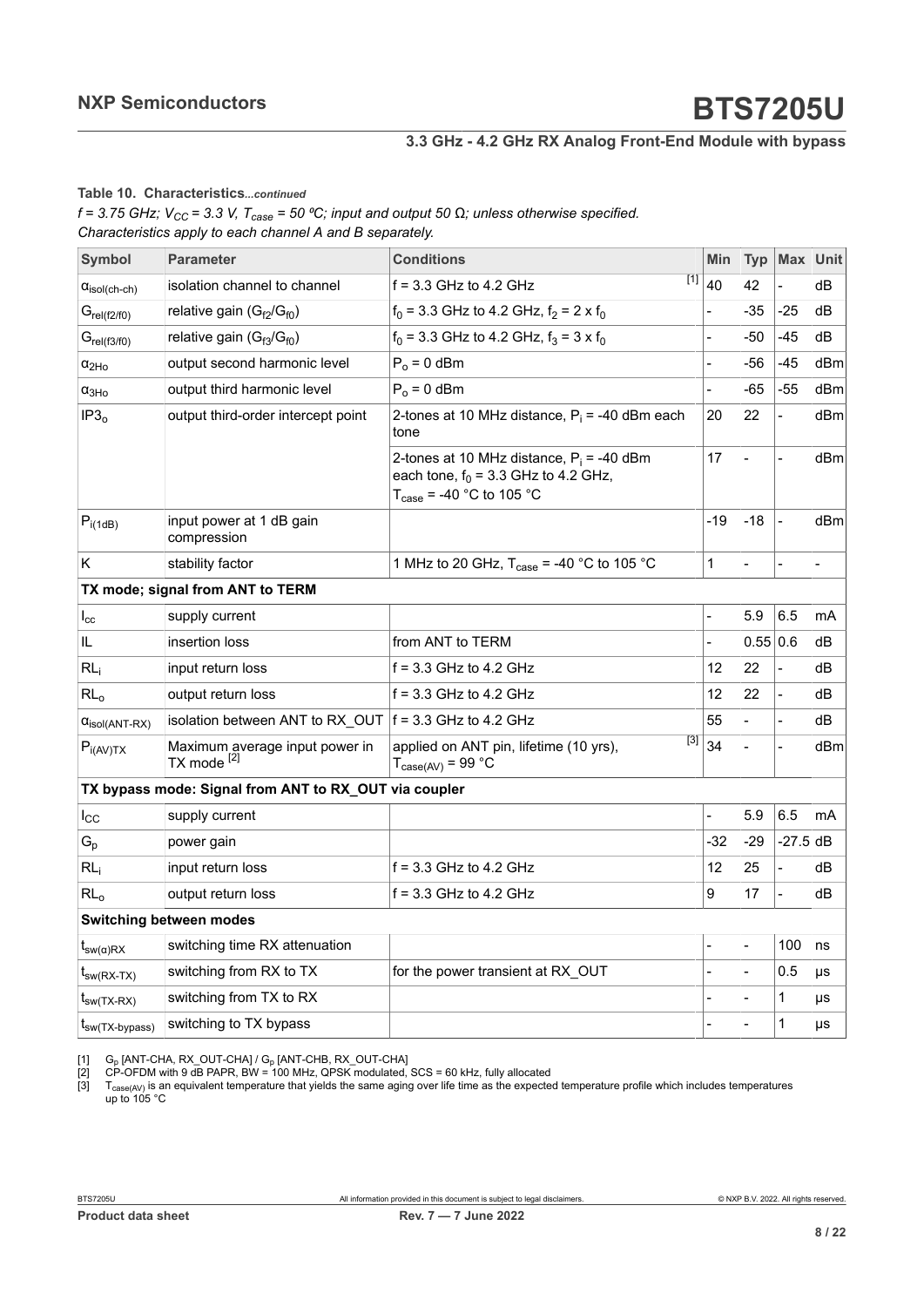## <span id="page-8-0"></span>**14 Graphs**

### **14.1 All modes**

<span id="page-8-1"></span>

## **14.2 High gain RX mode**

<span id="page-8-2"></span>![](_page_8_Figure_7.jpeg)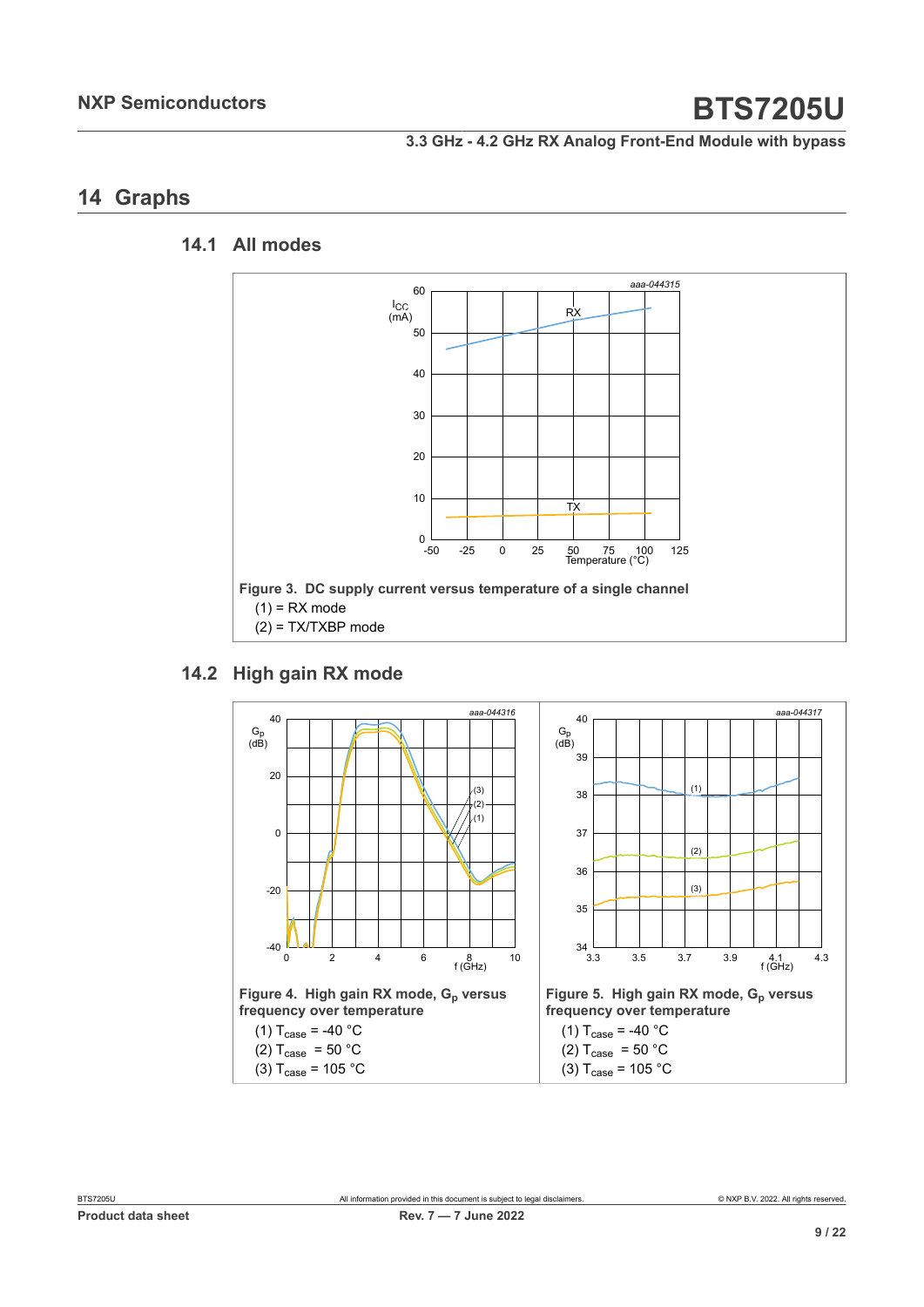#### **3.3 GHz - 4.2 GHz RX Analog Front-End Module with bypass**

![](_page_9_Figure_3.jpeg)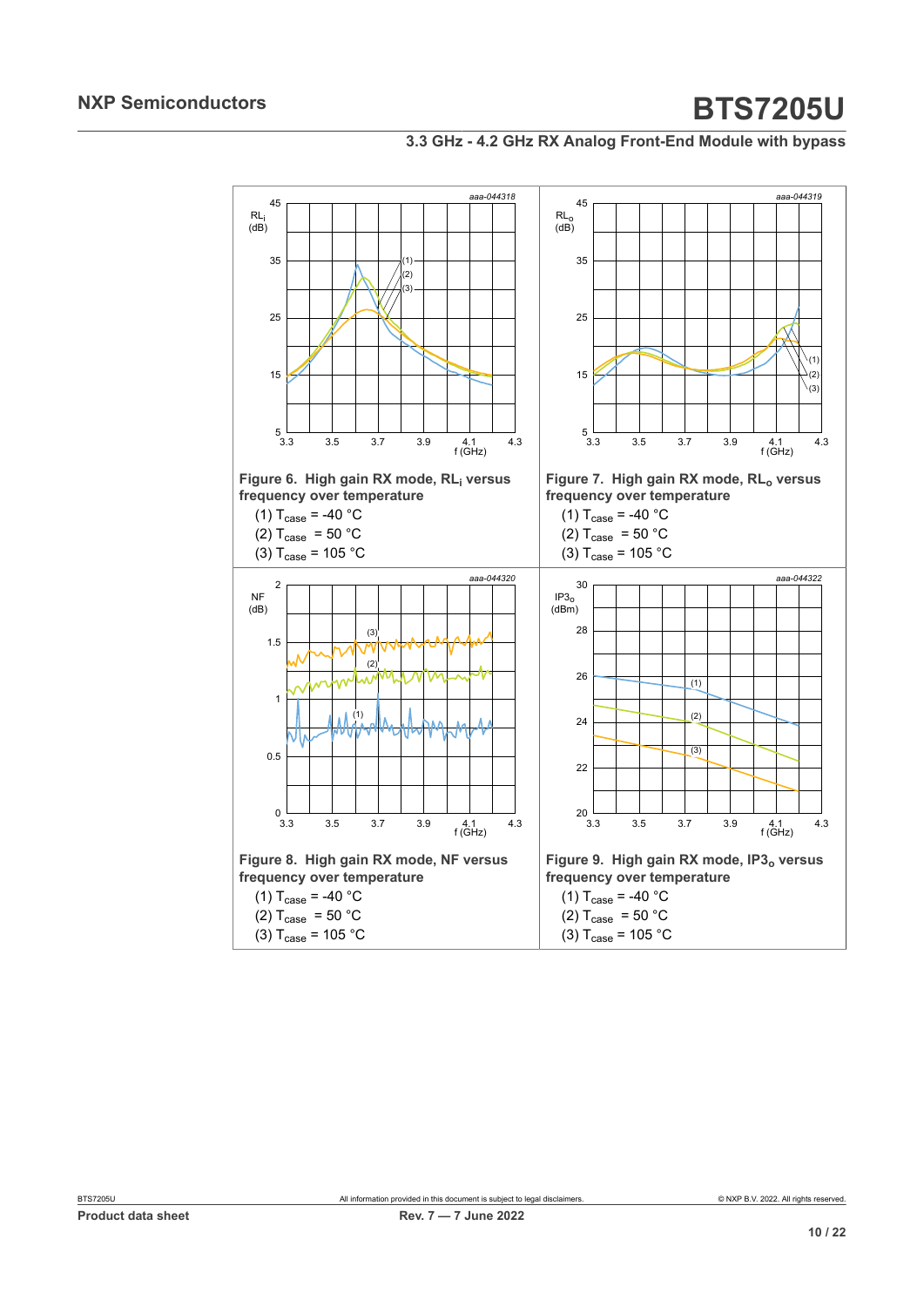**3.3 GHz - 4.2 GHz RX Analog Front-End Module with bypass**

![](_page_10_Figure_3.jpeg)

## **14.3 Low gain RX mode**

<span id="page-10-0"></span>![](_page_10_Figure_5.jpeg)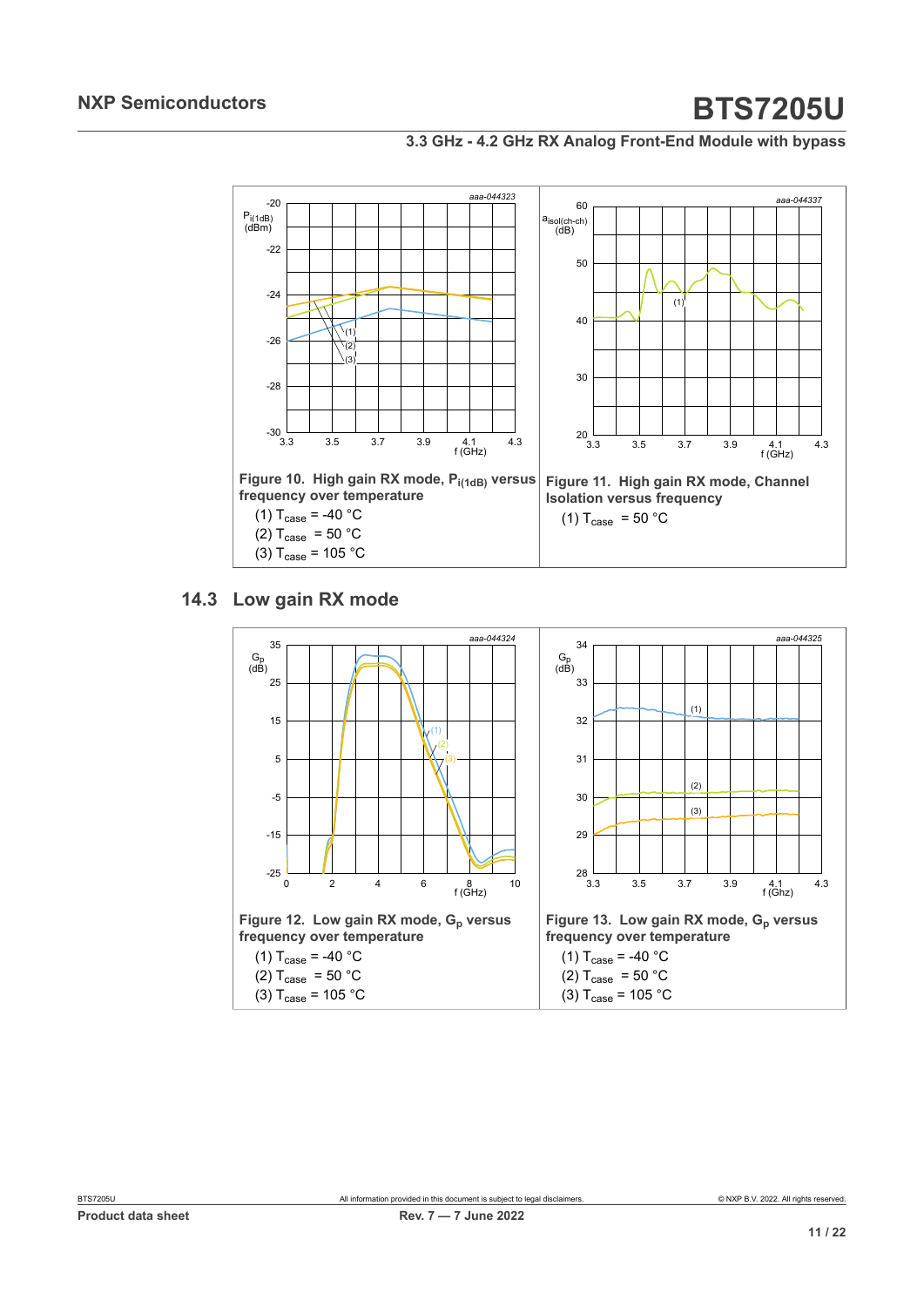#### **3.3 GHz - 4.2 GHz RX Analog Front-End Module with bypass**

![](_page_11_Figure_3.jpeg)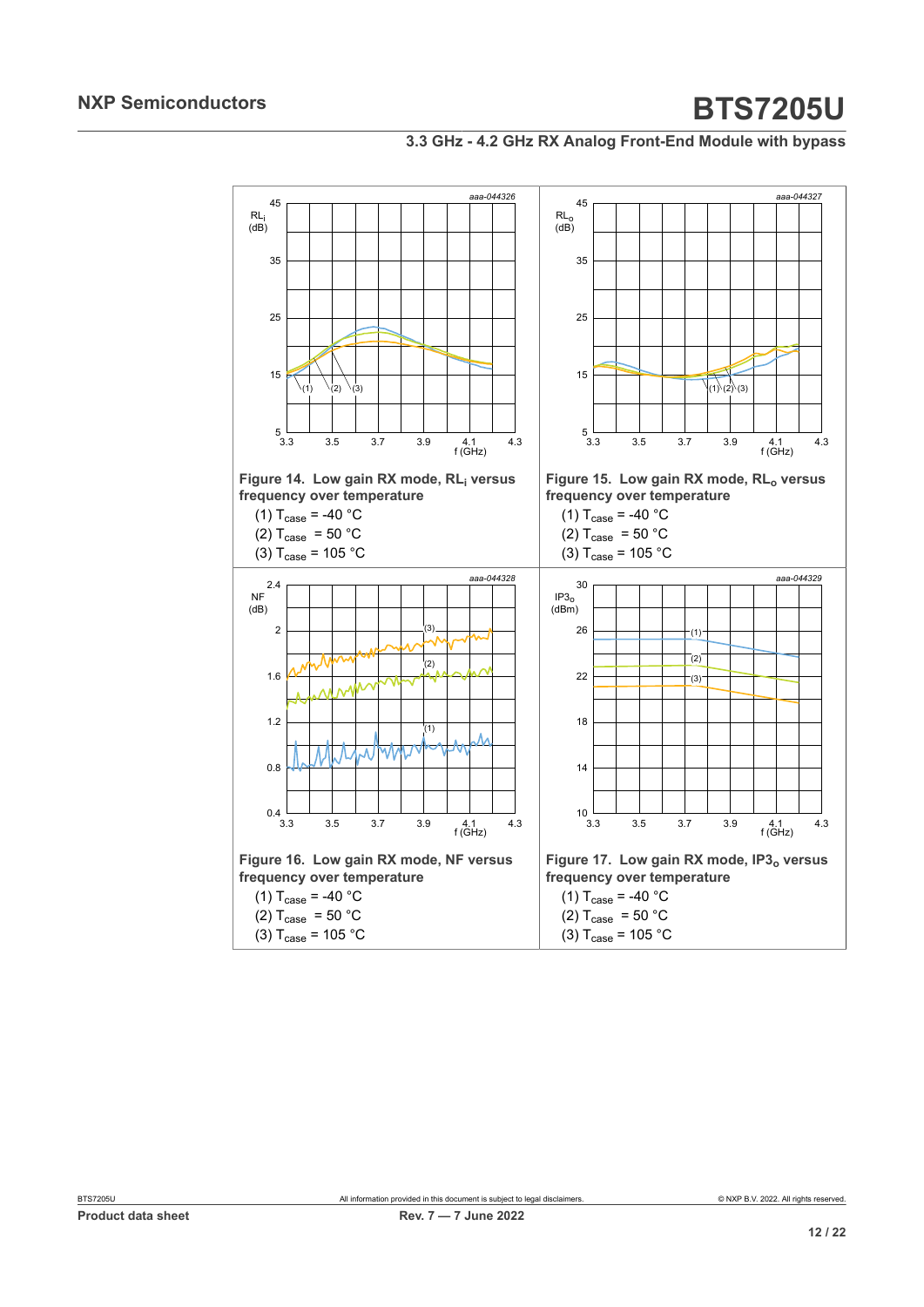#### **3.3 GHz - 4.2 GHz RX Analog Front-End Module with bypass**

![](_page_12_Figure_3.jpeg)

## **14.4 TX mode**

<span id="page-12-0"></span>![](_page_12_Figure_5.jpeg)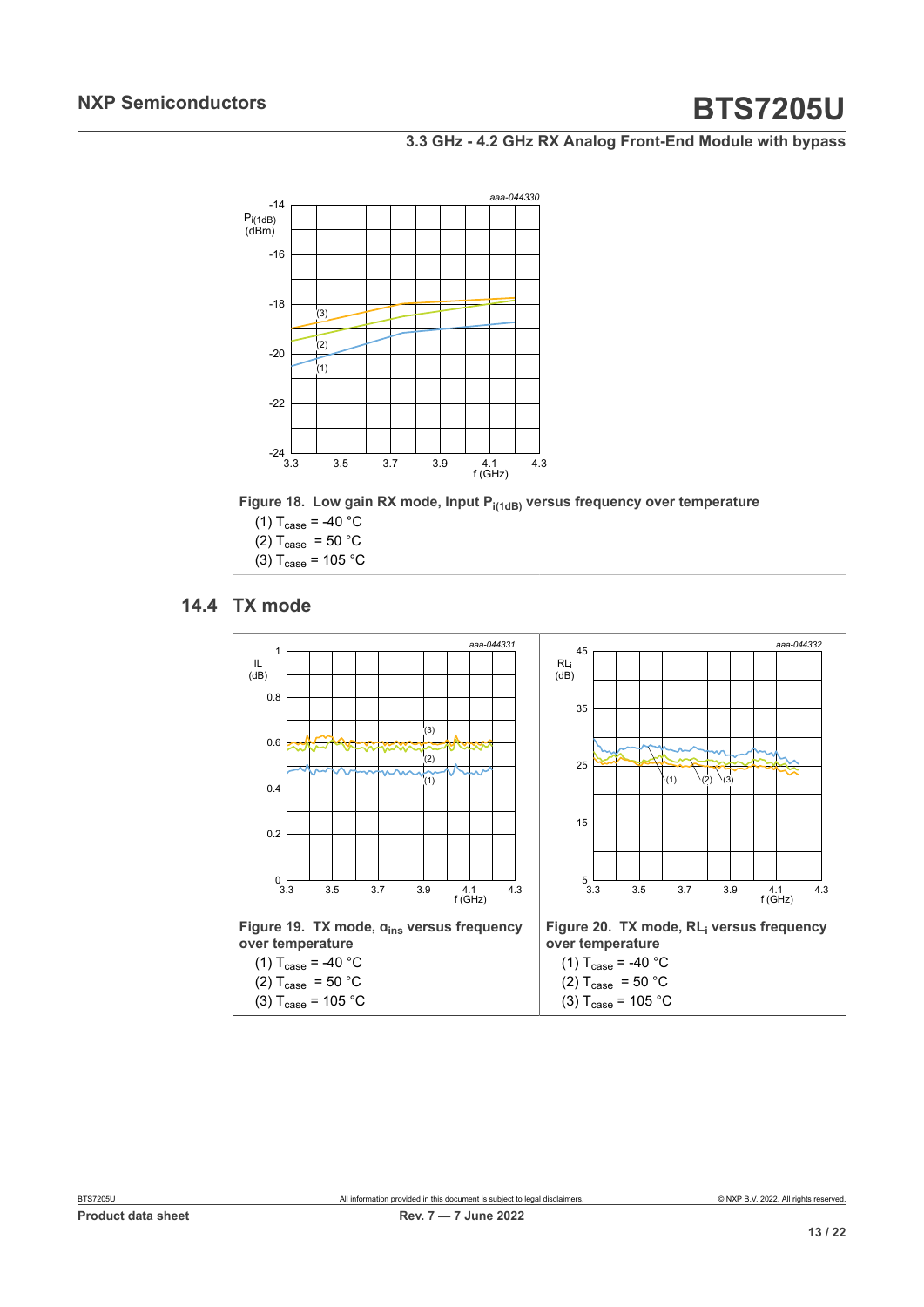#### **3.3 GHz - 4.2 GHz RX Analog Front-End Module with bypass**

![](_page_13_Figure_3.jpeg)

#### **14.5 TX bypass mode**

<span id="page-13-0"></span>![](_page_13_Figure_5.jpeg)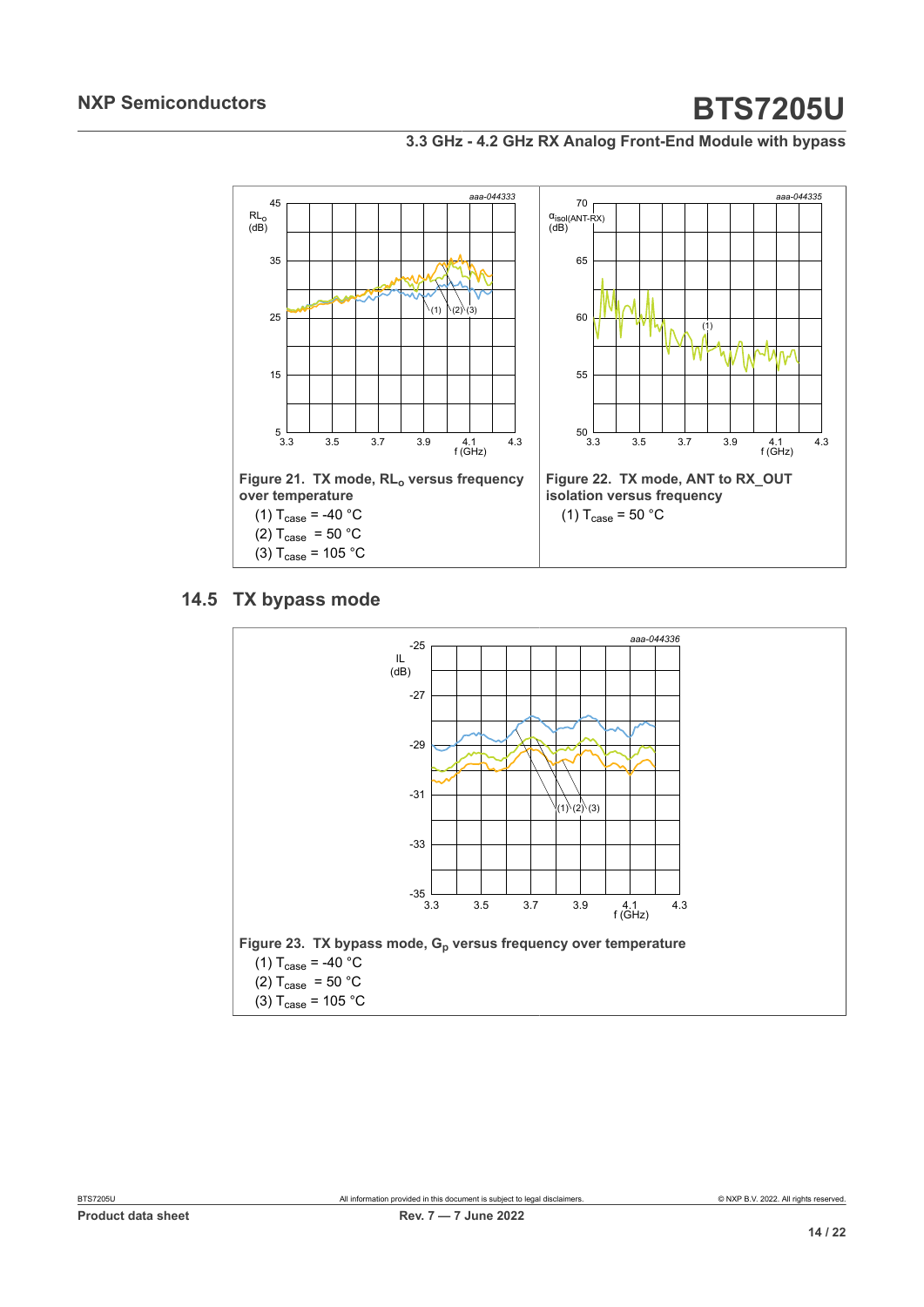# <span id="page-14-0"></span>**15 Application information**

![](_page_14_Figure_4.jpeg)

#### **Table 11. Application schematic**

| <b>Component</b>                                                             | <b>Description</b> | Value              | amount | <b>Remarks</b>                                                                                                                            |
|------------------------------------------------------------------------------|--------------------|--------------------|--------|-------------------------------------------------------------------------------------------------------------------------------------------|
| R <sub>1</sub> , and R <sub>2</sub>                                          | load resistor      | 50 $\Omega$ , 50 W | 2      | must be able to withstand 34 dBm<br>average power over lifetime                                                                           |
| C <sub>11</sub> , C <sub>12</sub> , C <sub>21</sub> ,<br>and C <sub>22</sub> | capacitor          | 10nF               | 4      | as close as possible, less than 10 mm<br>from IC                                                                                          |
| C <sub>13</sub> , C <sub>14</sub> , C <sub>23</sub> ,<br>and C <sub>24</sub> | capacitor          | $1 \mu F$          | 4      | as close as possible, less than 10 mm<br>from $IC$                                                                                        |
| $L1$ , and $L2$                                                              | inductor           | $120$ nH           | 2      | high-Q inductor, close to IC. Inductor is<br>recommended to improve the switching<br>time with a low ohmic connection at the<br>ANT port. |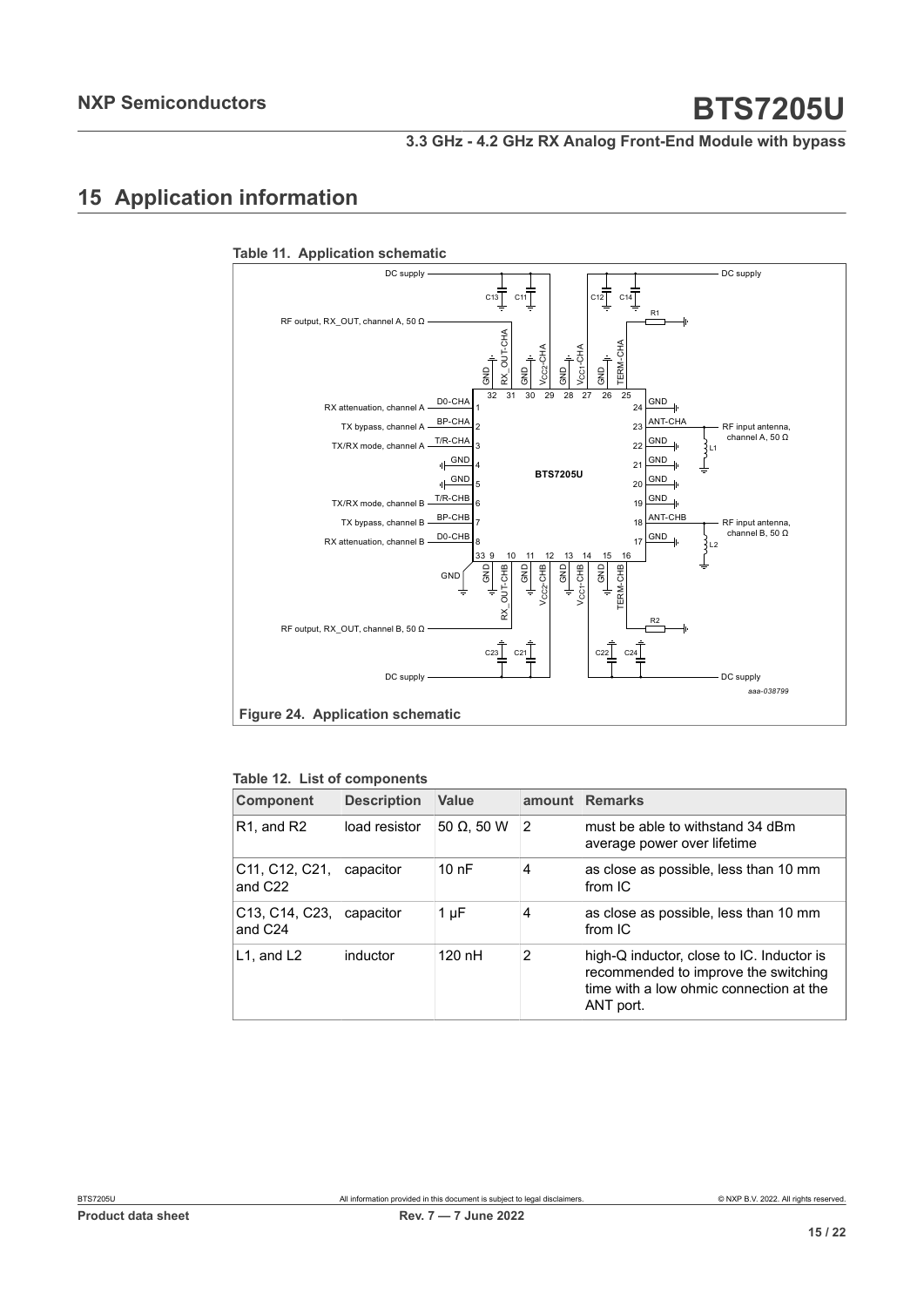**3.3 GHz - 4.2 GHz RX Analog Front-End Module with bypass**

# <span id="page-15-0"></span>**16 Package outline**

![](_page_15_Figure_4.jpeg)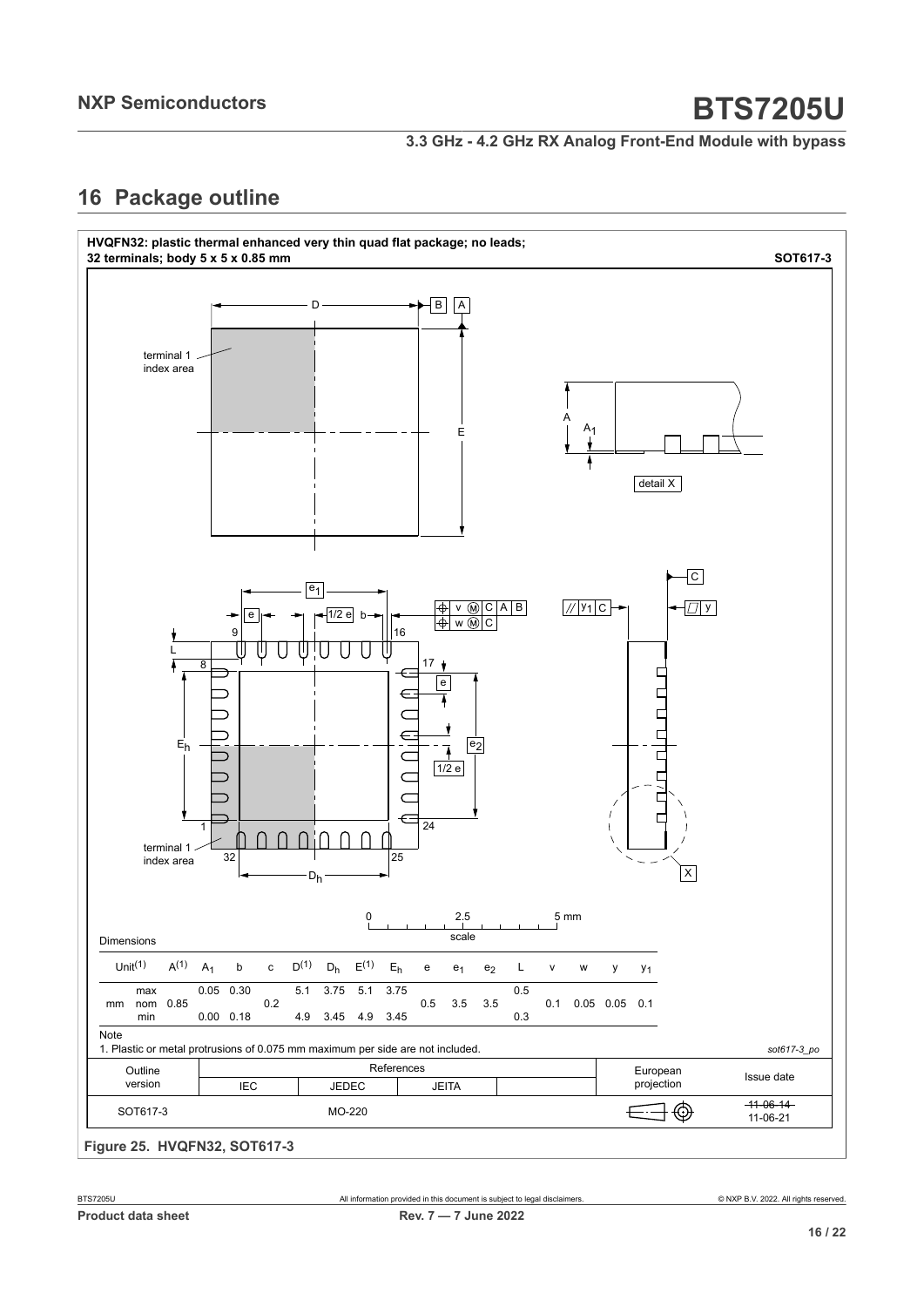## **16.1 Footprint and solder information**

<span id="page-16-0"></span>NXP recommends by default to apply the soldering and footprint guidelines as are released in POD SOT617-3.

![](_page_16_Figure_5.jpeg)

**Figure 26. Footprint information**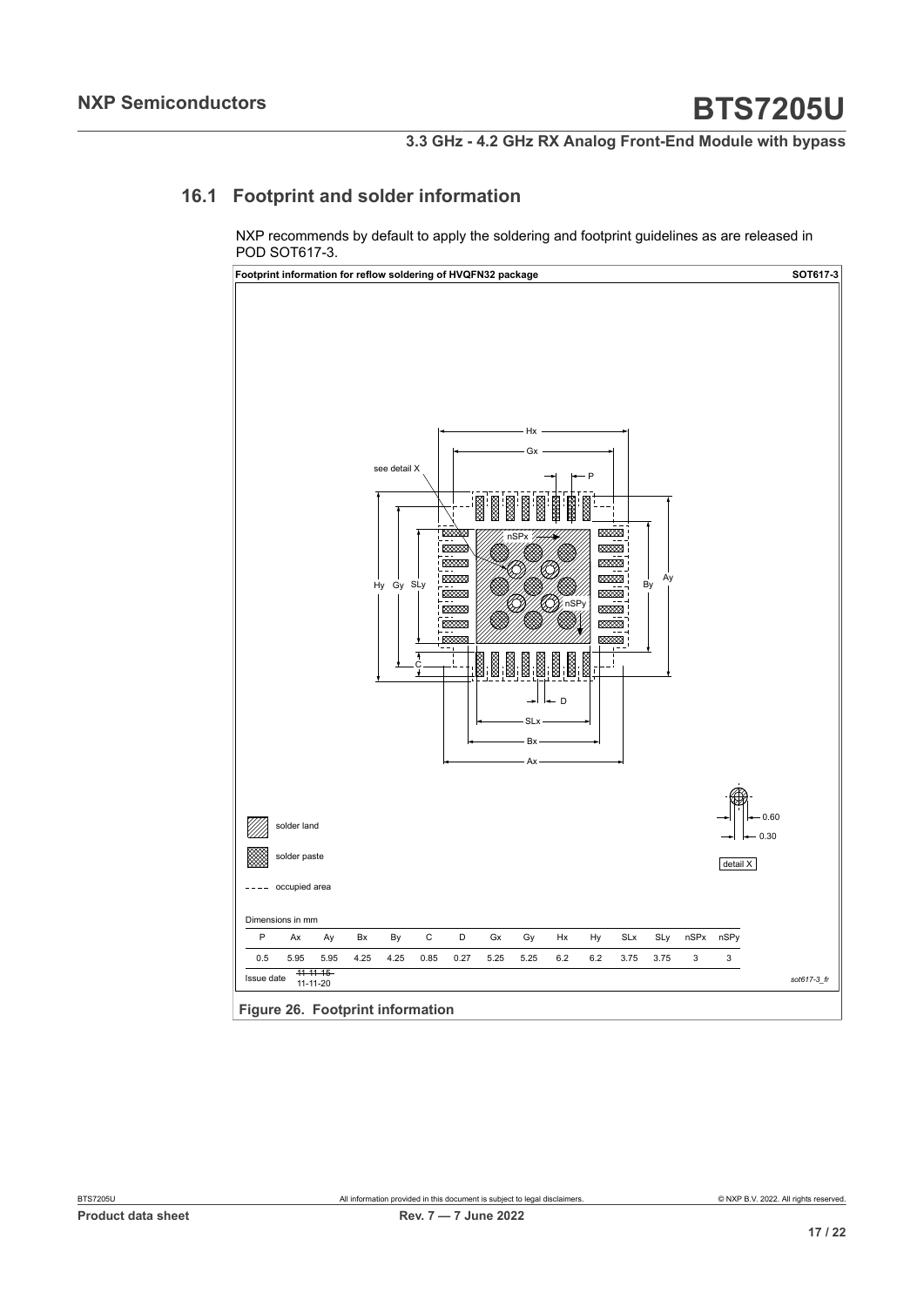# <span id="page-17-0"></span>**17 Handling information**

# **CAUTION**

![](_page_17_Picture_5.jpeg)

This device is sensitive to ElectroStatic Discharge (ESD). Observe precautions for handling electrostatic sensitive devices. Such precautions are described in the *ANSI/ESD S20.20, IEC/ST 61340-5, JESD625-A* or equivalent standards.

# <span id="page-17-1"></span>**18 Abbreviations**

| <b>Table 13. Abbreviations</b> |                                                          |  |  |
|--------------------------------|----------------------------------------------------------|--|--|
| <b>Acronym</b>                 | <b>Description</b>                                       |  |  |
| AMP                            | amplifier                                                |  |  |
| ANT                            | antenna                                                  |  |  |
| <b>BP</b>                      | bypass                                                   |  |  |
| <b>CPLR</b>                    | coupler                                                  |  |  |
| CP-OFDM                        | cyclic prefix orthogonal frequency division multiplexing |  |  |
| D <sub>0</sub>                 | data line 0                                              |  |  |
| <b>ESD</b>                     | electrostatic discharge                                  |  |  |
| <b>HVQFN</b>                   | heat sink very thin quad flat no-leads                   |  |  |
| <b>LNA</b>                     | low noise amplifier                                      |  |  |
| mMIMO                          | massive multiple-input multiple-output                   |  |  |
| <b>PAPR</b>                    | peak to average power ratio                              |  |  |
| QPSK                           | quadrature phase shift keying                            |  |  |
| SCS                            | sub carrier spacing                                      |  |  |
| <b>SPDT</b>                    | single pull double throw                                 |  |  |
| <b>TERM</b>                    | termination                                              |  |  |
| T/R                            | transmit/receive mode                                    |  |  |

# <span id="page-17-2"></span>**19 Revision history**

#### **Table 14. Revision history**

| Document ID         | Release date                                                                                                                         | Data sheet status    | <b>Change notice</b> | <b>Supersedes</b> |
|---------------------|--------------------------------------------------------------------------------------------------------------------------------------|----------------------|----------------------|-------------------|
| <b>BTS7205U v.7</b> | 20220607                                                                                                                             | Product data sheet   | 2022060051           | BTS7205U v.6      |
| modification        | • corrected the Functional diagram                                                                                                   |                      |                      |                   |
| BTS7205U v.6        | 20211026                                                                                                                             | Product data sheet   |                      | BTS7205U v.5      |
| modification        | • adapted some characteristic values<br>added graphs<br>• changed status to Product data sheet<br>• added description on 120 nH coil |                      |                      |                   |
| BTS7205U v.5        | 20211013                                                                                                                             | Objective data sheet |                      | BTS7205U v.4      |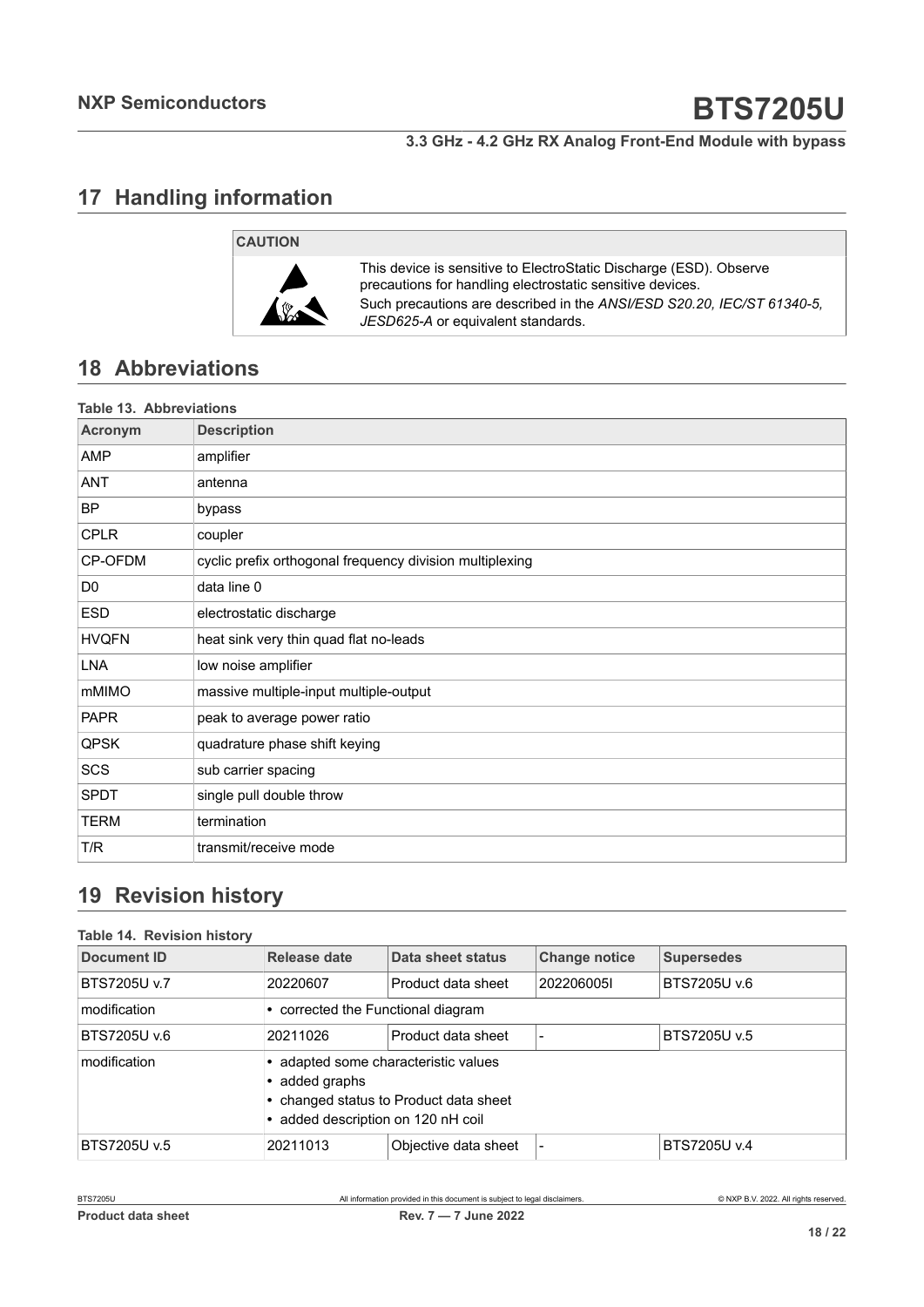# **3.3 GHz - 4.2 GHz RX Analog Front-End Module with bypass**

#### **Table 14. Revision history***...continued*

| <b>Document ID</b> | <b>Release date</b>                                                                                                                                                                                                                                                                                                                         | <b>Data sheet status</b> | <b>Change notice</b> | <b>Supersedes</b> |  |
|--------------------|---------------------------------------------------------------------------------------------------------------------------------------------------------------------------------------------------------------------------------------------------------------------------------------------------------------------------------------------|--------------------------|----------------------|-------------------|--|
| modification       | • changed footnote at $\alpha_{\text{isol(ch-ch)}}$ for both RX modes<br>• added value for Thermal resistance<br>added parameter insertion loss to the TX mode characteristics table<br>• corrected the orderable part number<br>• added frequency setting to the Gp condition on both RX gain modes<br>• changed values on some parameters |                          |                      |                   |  |
| BTS7205U v.4       | 20210625                                                                                                                                                                                                                                                                                                                                    | Objective data sheet     |                      | BTS7205U v.3      |  |
| modification       | • updated the inductor value in the table List of components from 20 nH to 120 nH<br>• added $P_{i(AV)TX}$ parameter to the TX Characteristics table<br>• Corrected the Typical, and Maximum value on the RX $I_{CC}$                                                                                                                       |                          |                      |                   |  |
| BTS7205U v.3       | 20210423                                                                                                                                                                                                                                                                                                                                    | Objective data sheet     |                      | BTS7205U v.2.1    |  |
| modification       | • changed some values on characteristics<br>• removed condition on lifetime, and footnote on parameter $P_{i(AV)TX}$ at Limiting values                                                                                                                                                                                                     |                          |                      |                   |  |
| BTS7205U v.2.2     | 20210317                                                                                                                                                                                                                                                                                                                                    | Objective data sheet     |                      | BTS7205U v.2.1    |  |
| modification       | • changed T <sub>case</sub> from 50 °C to 105 °C for $P_{i(AV)RX}$ at Limiting values<br>• added footnote to parameter $P_{i(AV)TX}$ at Limiting values                                                                                                                                                                                     |                          |                      |                   |  |
| BTS7205U v.2.1     | 20210311                                                                                                                                                                                                                                                                                                                                    | Objective data sheet     |                      | BTS7205U v.2      |  |
| modification       | • adapted the Modes of operation tables<br>• removed and adapted Switching mode conditions<br>• adapted the conditions on some parameters                                                                                                                                                                                                   |                          |                      |                   |  |
| BTS7205U v.2       | 20200903                                                                                                                                                                                                                                                                                                                                    | Objective data sheet     |                      | BTS7205U v.1      |  |
| modification       | • updated the list with parameters on characteristics<br>• added extra conditions on some parameters<br>• Added and changed some Min, Typ, and Max values<br>• changed the remark on the R1, and R2 in the list of application components                                                                                                   |                          |                      |                   |  |
| BTS7205U v.1       | 20200827                                                                                                                                                                                                                                                                                                                                    | Objective data sheet     |                      |                   |  |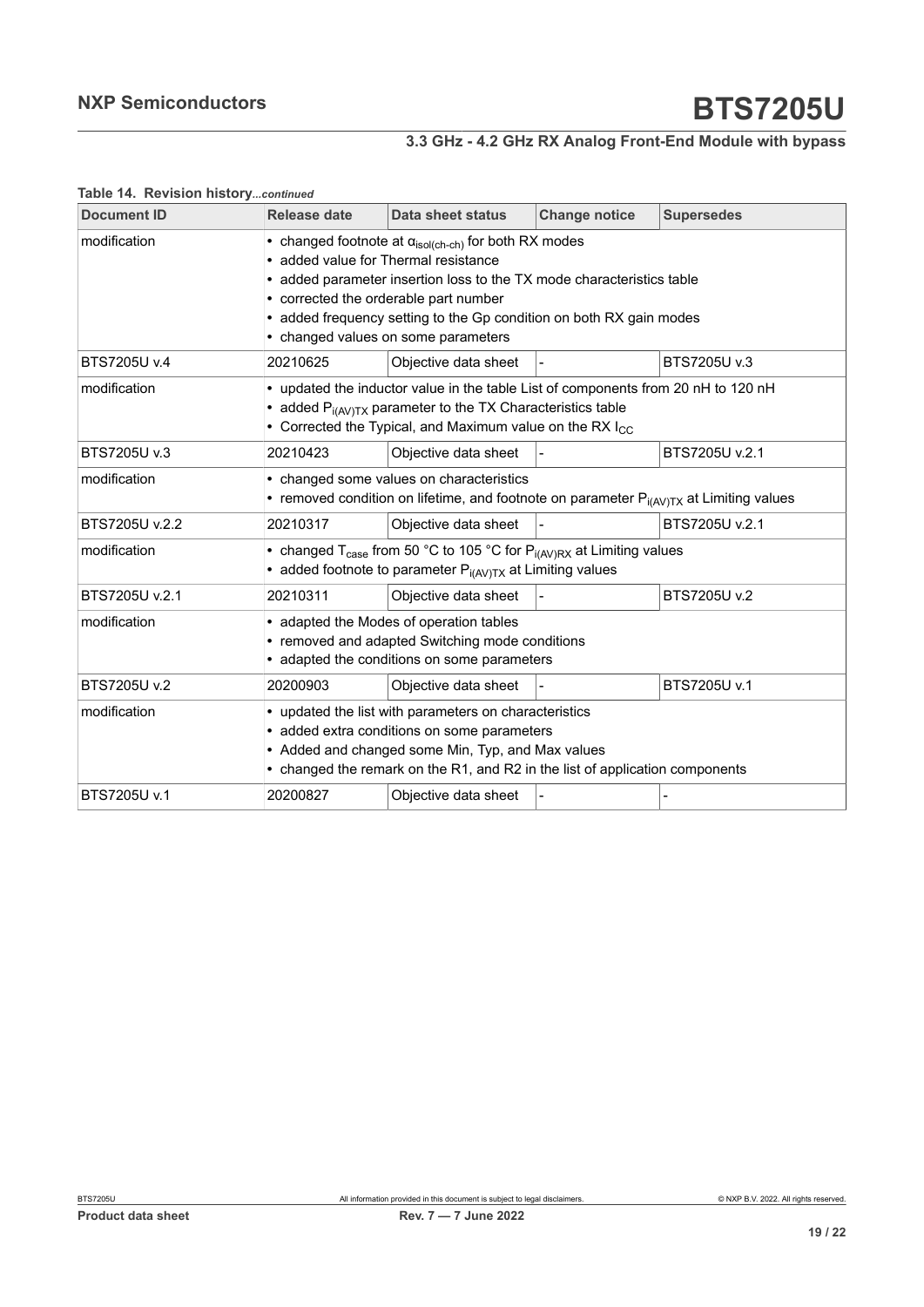# <span id="page-19-0"></span>**20 Legal information**

### **20.1 Data sheet status**

| Document status <sup>[1][2]</sup> | Product status <sup>[3]</sup> | <b>Definition</b>                                                                        |
|-----------------------------------|-------------------------------|------------------------------------------------------------------------------------------|
| Objective [short] data sheet      | Development                   | This document contains data from the objective specification for product<br>development. |
| Preliminary [short] data sheet    | Qualification                 | This document contains data from the preliminary specification.                          |
| Product [short] data sheet        | Production                    | This document contains the product specification.                                        |

[1] Please consult the most recently issued document before initiating or completing a design.<br>[2] The term 'short data sheet' is explained in section "Definitions".

[2] The term 'short data sheet' is explained in section "Definitions".<br>[2] The term 'short data sheet' is explained in section "Definitions".

[3] The product status of device(s) described in this document may have changed since this document was published and may differ in case of multiple devices. The latest product status information is available on the Internet at URL http://www.nxp.com.

## **20.2 Definitions**

**Draft** — A draft status on a document indicates that the content is still under internal review and subject to formal approval, which may result in modifications or additions. NXP Semiconductors does not give any representations or warranties as to the accuracy or completeness of information included in a draft version of a document and shall have no liability for the consequences of use of such information.

**Short data sheet** — A short data sheet is an extract from a full data sheet with the same product type number(s) and title. A short data sheet is intended for quick reference only and should not be relied upon to contain detailed and full information. For detailed and full information see the relevant full data sheet, which is available on request via the local NXP Semiconductors sales office. In case of any inconsistency or conflict with the short data sheet, the full data sheet shall prevail.

**Product specification** — The information and data provided in a Product data sheet shall define the specification of the product as agreed between NXP Semiconductors and its customer, unless NXP Semiconductors and customer have explicitly agreed otherwise in writing. In no event however, shall an agreement be valid in which the NXP Semiconductors product is deemed to offer functions and qualities beyond those described in the Product data sheet.

## **20.3 Disclaimers**

**Limited warranty and liability** — Information in this document is believed to be accurate and reliable. However, NXP Semiconductors does not give any representations or warranties, expressed or implied, as to the accuracy or completeness of such information and shall have no liability for the consequences of use of such information. NXP Semiconductors takes no responsibility for the content in this document if provided by an information source outside of NXP Semiconductors.

In no event shall NXP Semiconductors be liable for any indirect, incidental, punitive, special or consequential damages (including - without limitation lost profits, lost savings, business interruption, costs related to the removal or replacement of any products or rework charges) whether or not such damages are based on tort (including negligence), warranty, breach of contract or any other legal theory.

Notwithstanding any damages that customer might incur for any reason whatsoever, NXP Semiconductors' aggregate and cumulative liability towards customer for the products described herein shall be limited in accordance with the Terms and conditions of commercial sale of NXP Semiconductors.

**Right to make changes** — NXP Semiconductors reserves the right to make changes to information published in this document, including without limitation specifications and product descriptions, at any time and without notice. This document supersedes and replaces all information supplied prior to the publication hereof.

**Suitability for use** — NXP Semiconductors products are not designed, authorized or warranted to be suitable for use in life support, life-critical or safety-critical systems or equipment, nor in applications where failure or malfunction of an NXP Semiconductors product can reasonably be expected to result in personal injury, death or severe property or environmental damage. NXP Semiconductors and its suppliers accept no liability for inclusion and/or use of NXP Semiconductors products in such equipment or applications and therefore such inclusion and/or use is at the customer's own risk.

**Applications** — Applications that are described herein for any of these products are for illustrative purposes only. NXP Semiconductors makes no representation or warranty that such applications will be suitable for the specified use without further testing or modification.

Customers are responsible for the design and operation of their applications and products using NXP Semiconductors products, and NXP Semiconductors accepts no liability for any assistance with applications or customer product design. It is customer's sole responsibility to determine whether the NXP Semiconductors product is suitable and fit for the customer's applications and products planned, as well as for the planned application and use of customer's third party customer(s). Customers should provide appropriate design and operating safeguards to minimize the risks associated with their applications and products.

NXP Semiconductors does not accept any liability related to any default, damage, costs or problem which is based on any weakness or default in the customer's applications or products, or the application or use by customer's third party customer(s). Customer is responsible for doing all necessary testing for the customer's applications and products using NXP Semiconductors products in order to avoid a default of the applications and the products or of the application or use by customer's third party customer(s). NXP does not accept any liability in this respect.

**Limiting values** — Stress above one or more limiting values (as defined in the Absolute Maximum Ratings System of IEC 60134) will cause permanent damage to the device. Limiting values are stress ratings only and (proper) operation of the device at these or any other conditions above those given in the Recommended operating conditions section (if present) or the Characteristics sections of this document is not warranted. Constant or repeated exposure to limiting values will permanently and irreversibly affect the quality and reliability of the device.

**Terms and conditions of commercial sale** — NXP Semiconductors products are sold subject to the general terms and conditions of commercial sale, as published at http://www.nxp.com/profile/terms, unless otherwise agreed in a valid written individual agreement. In case an individual agreement is concluded only the terms and conditions of the respective agreement shall apply. NXP Semiconductors hereby expressly objects to applying the customer's general terms and conditions with regard to the purchase of NXP Semiconductors products by customer.

**No offer to sell or license** — Nothing in this document may be interpreted or construed as an offer to sell products that is open for acceptance or the grant, conveyance or implication of any license under any copyrights, patents or other industrial or intellectual property rights.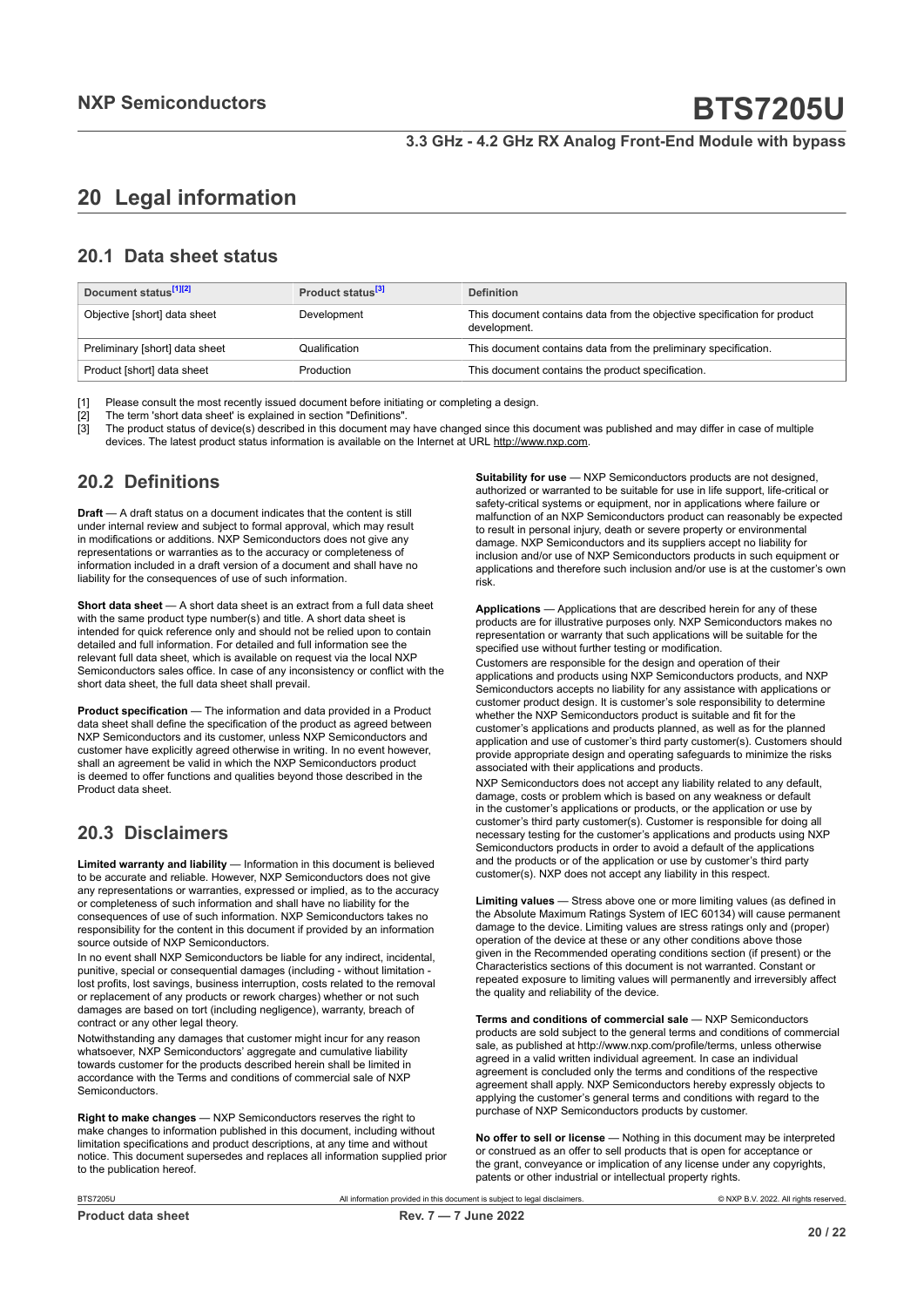#### **3.3 GHz - 4.2 GHz RX Analog Front-End Module with bypass**

**Quick reference data** — The Quick reference data is an extract of the product data given in the Limiting values and Characteristics sections of this document, and as such is not complete, exhaustive or legally binding.

**Export control** — This document as well as the item(s) described herein may be subject to export control regulations. Export might require a prior authorization from competent authorities.

**Suitability for use in non-automotive qualified products** — Unless this data sheet expressly states that this specific NXP Semiconductors product is automotive qualified, the product is not suitable for automotive use. It is neither qualified nor tested in accordance with automotive testing or application requirements. NXP Semiconductors accepts no liability for inclusion and/or use of non-automotive qualified products in automotive equipment or applications.

In the event that customer uses the product for design-in and use in automotive applications to automotive specifications and standards, customer (a) shall use the product without NXP Semiconductors' warranty of the product for such automotive applications, use and specifications, and (b) whenever customer uses the product for automotive applications beyond NXP Semiconductors' specifications such use shall be solely at customer's own risk, and (c) customer fully indemnifies NXP Semiconductors for any liability, damages or failed product claims resulting from customer design and use of the product for automotive applications beyond NXP Semiconductors' standard warranty and NXP Semiconductors' product specifications.

**Translations** — A non-English (translated) version of a document, including the legal information in that document, is for reference only. The English version shall prevail in case of any discrepancy between the translated and English versions.

**Security** — Customer understands that all NXP products may be subject to unidentified vulnerabilities or may support established security standards or specifications with known limitations. Customer is responsible for the design and operation of its applications and products throughout their lifecycles to reduce the effect of these vulnerabilities on customer's applications and products. Customer's responsibility also extends to other open and/or proprietary technologies supported by NXP products for use in customer's applications. NXP accepts no liability for any vulnerability. Customer should regularly check security updates from NXP and follow up appropriately. Customer shall select products with security features that best meet rules, regulations, and standards of the intended application and make the ultimate design decisions regarding its products and is solely responsible for compliance with all legal, regulatory, and security related requirements concerning its products, regardless of any information or support that may be provided by NXP.

NXP has a Product Security Incident Response Team (PSIRT) (reachable at [PSIRT@nxp.com](mailto:PSIRT@nxp.com)) that manages the investigation, reporting, and solution release to security vulnerabilities of NXP products.

### **20.4 Trademarks**

Notice: All referenced brands, product names, service names, and trademarks are the property of their respective owners. **NXP** — wordmark and logo are trademarks of NXP B.V.

**Product data sheet Rev. 7 — 7 June 2022**